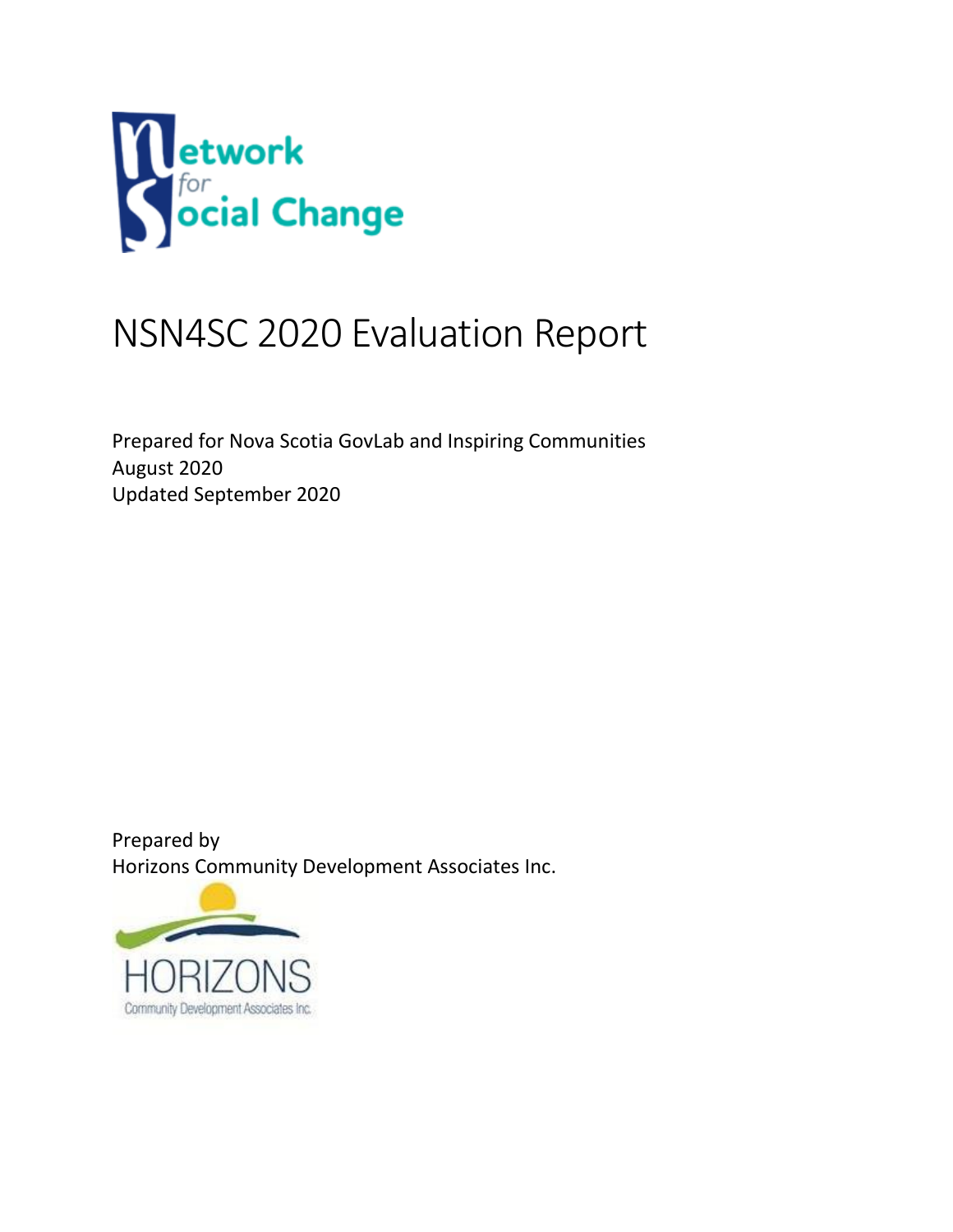# **Table of Contents**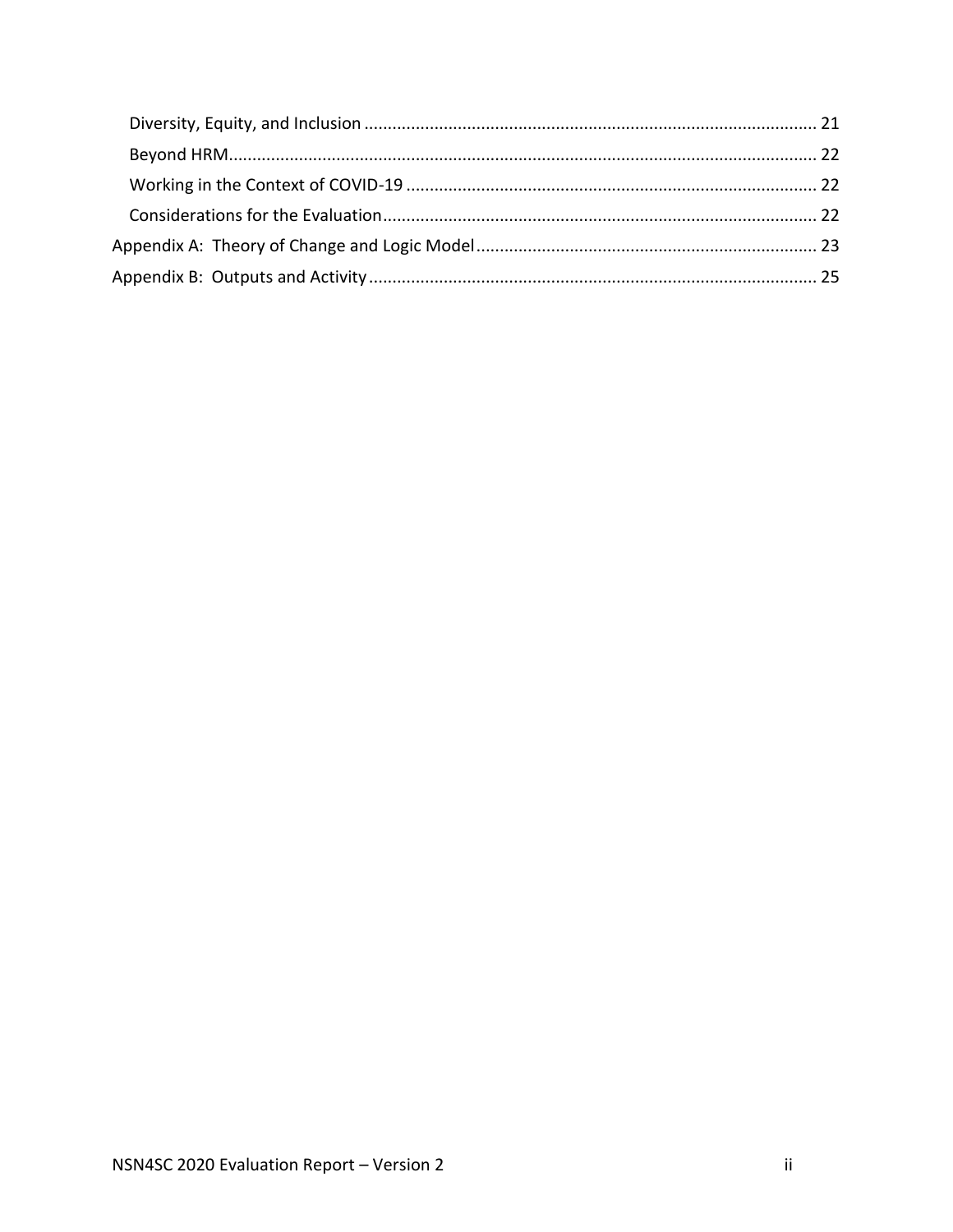# **Nova Scotia Network for Social Change**

The Nova Scotia Network for Social Change (NSN4SC) is a partnership of the NS GovLab and Inspiring Communities, funded for three years by the Employment and Social Development Canada (ESDC). Before describing the Nova Scotia Network for Social Change project, an understanding of the work of the NS GovLab is required.

### **NS GovLab**

The NS GovLab is the Nova Scotia government's social innovation lab, focused on population aging, and is part of the Department of Seniors. It was established as an action of *Shift: Nova Scotia's Action Plan for an Aging Population*. It was formed using the *Social Innovation Lab Guide* models from the Rockefeller Foundation and Waterloo Institute for Social Innovation and Resilience. Using this guide and local contextual research, the NS GovLab fellowship model was developed. The model has been adapted throughout its work since March 2018.

The NS GovLab has four goals:

- To deeply understand our aging population;
- To build skills and capacity for social innovation;
- To build and test prototypes to support our aging population; and
- To create a network of engaged social innovators.

It focuses on systems and design thinking. Its work is guided by two overarching questions: How might we:

- Create a province where people can age at home and stay connected to their community?
- Foster connections across generations and cultures to create resilient communities in Nova Scotia that can adapt to their changing demographics?

#### **Social Innovation Lab Approach<sup>1</sup>**

Social innovation labs aim to transform systems by getting to the roots of complex problems and involving a diverse range of stakeholders in the process.

Labs recognize that many of the biggest problems are embedded in the institutional logic - the patterns of power, authority, and marginalization. By working intersectionally and bringing citizens and systems closer together, labs aim to generate new collective narratives based on shared understandings of how things could be different. The problems we work on are

<sup>&</sup>lt;sup>1</sup> Adapted from RADIUS SFU. Canadian Social Innovation Labs Landscape, SURVEY 2018.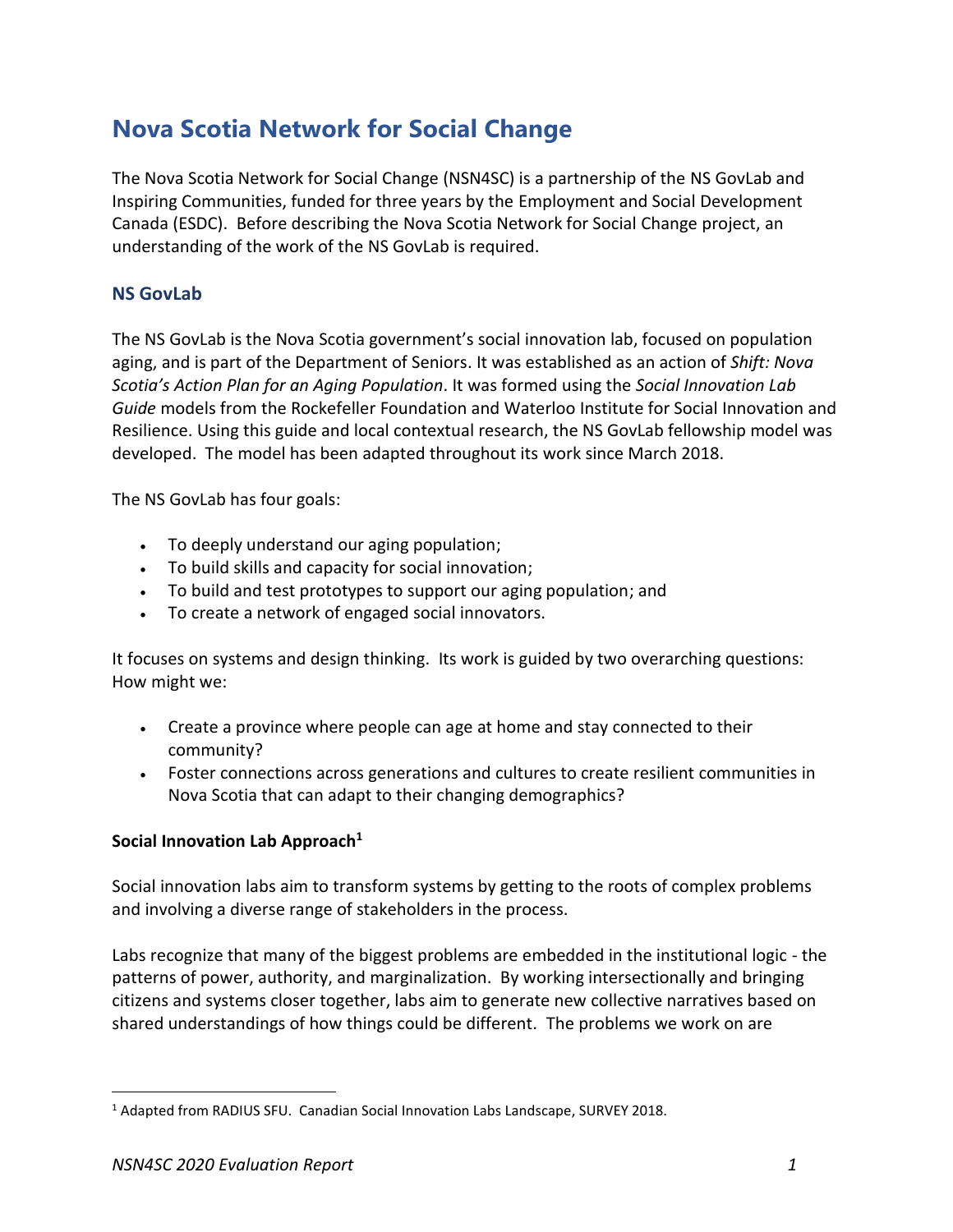complex and intergenerational, problems for which there are no quick fixes and no one organization able to solve them.

This work is by necessity experimental. The answers do not exist already, so labs try things out and learn from doing. Labs create a safe container for this experimentation and learning to happen. They enable citizens to have a sense of creative agency over their futures.

Lab practitioners consider not just what they do, but how they know what they know, how they feel and how they are being. This reflexive way of seeing, being and doing is at the heart of lab practice.

The NS GovLab work has focused on a fellowship program, bringing together diverse groups of Nova Scotians interested in the issues of population aging and social innovation, to become cohorts or groups (group) of fellows and partners to come together to participate in action research and professional development. The fellowship experience has had two components:

Part 1: Foundations - A cohort comes together on a regular basis to learn the foundational approaches of NS GovLab.

Part 2: Collaborative practice - Participants build a community of practice by applying skills learned in Part 1 to a real-world challenge related to population aging. You set the schedule and choose the design challenge in consultation with the NS GovLab leadership team and their colleagues.

To date four cohort groups have participated in this process. In addition, the NS GovLab has hosted and co-hosted other events to provide additional educational opportunities and to expand its reach.

#### **Nova Scotia Network for Social Change**

The purpose of the Nova Scotia Network for Social Change is to broaden the NS GovLab and Inspiring Communities' collective reach and create value for Nova Scotians through integrating the two organizations' network of communities and public sector social innovation focus by seizing the opportunities.

Once a cohort has completed their fellowship, they are considered part of the NSN4SC, as are people who have participated in NS GovLab events.

The NSN4SC focuses on learning about and identifying the challenges faced by the province's aging population and deepening understanding of social innovation skills and approaches within the social innovation lab process and in community.

Specifically, over the life of the ESDC funded project, the NSN4SC intends to: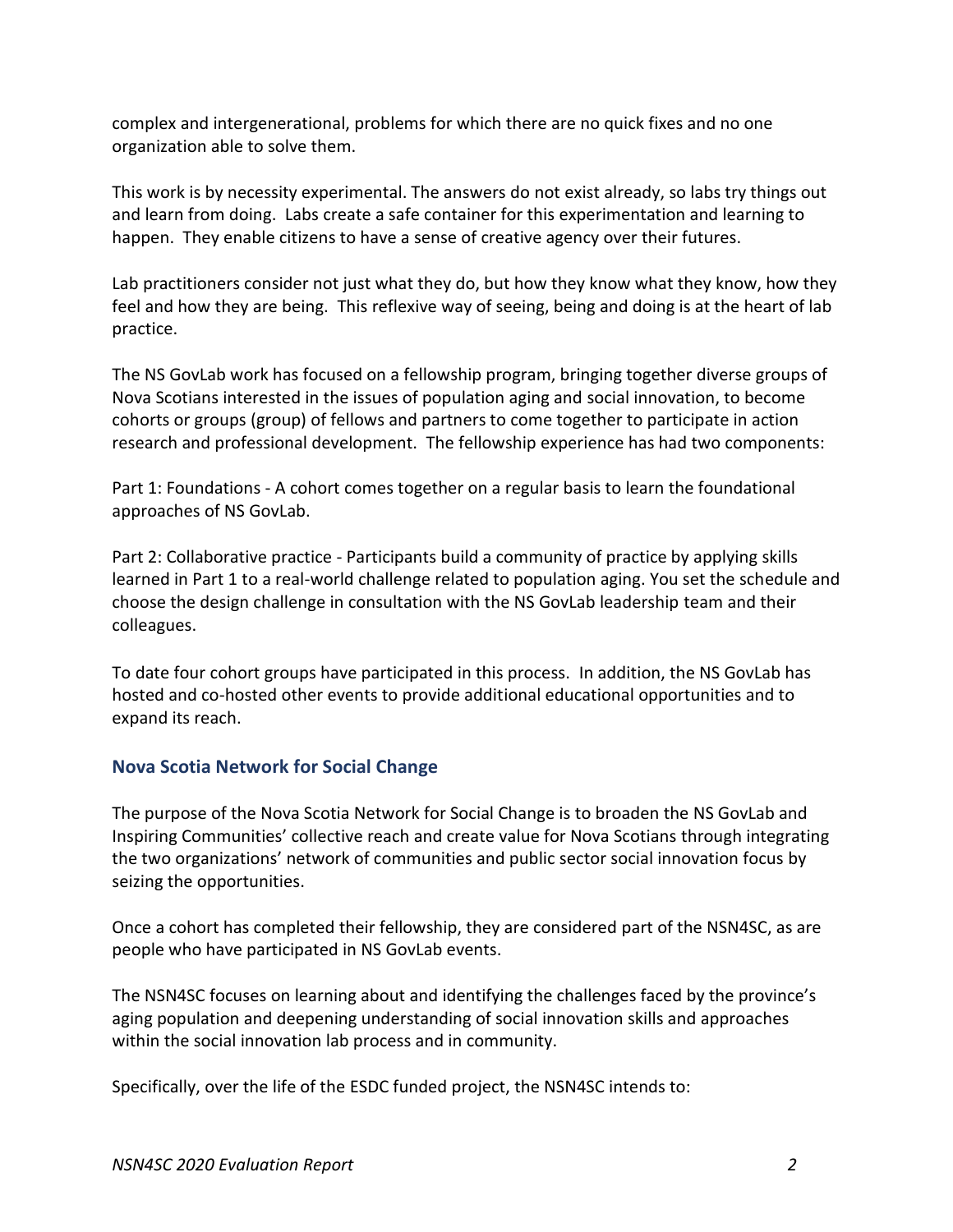- Use experimentation to develop a deeper understanding of population aging in Nova Scotia;
- Identify gaps in current services and approaches;
- Build a diverse network of engaged and connected social innovators by working with partners in new ways to improve services, programs and policies directed at Nova Scotia's aging population; and
- Create new multi-sectoral sector partnerships to build and test potential solutions to improving aging in place while staying connected to community and creating connections across generations and cultures to build resilient communities*.*

The NSN4SC's theory of change identifies that connecting social innovators across Nova Scotia to learn and apply social innovation lab tools, methods and approaches with their work will yield a more sustainable, adaptive and resilient ecosystem of social innovators, as well as potential solutions for an aging population. Working with the people directly impacted by the issues, as well as those working on the front lines, provides the timely and relevant input and feedback to inform the work.

Social innovation networks comprised of diverse community and government stakeholders will broaden the organizations' reach and create value for Nova Scotians. By integrating knowledge of social innovation with the public, private, academic, and non-profit sectors, the Network can collectively focus on seizing the opportunities that an aging population presents. As Nova Scotia grapples with issues including housing, food security, transportation, and racism and discrimination, in the context of an aging population, the NSN4SC provides a collaborative and supportive 'space' to learn, experiment, and partner to test and find solutions to these complex and multi-layered issues in an inclusive way.

The NSN4SC's logic model delineates the three components of the initiative:

- Understanding aging in Nova Scotia;
- Network of Social Innovators; and
- Building and testing solutions via partnerships.

At this point in the project work, we should expect to see progress toward several of the identified short-term outcomes. By project component, these include:

#### **Understanding Aging in Nova Scotia**

- Nova Scotia's Innovation Network will have diverse learnings about population aging in Nova Scotia, including gaps and successes in services and approaches, which are available to the public.
- Network members develop a deepened understanding of the impacts of population aging in Nova Scotia.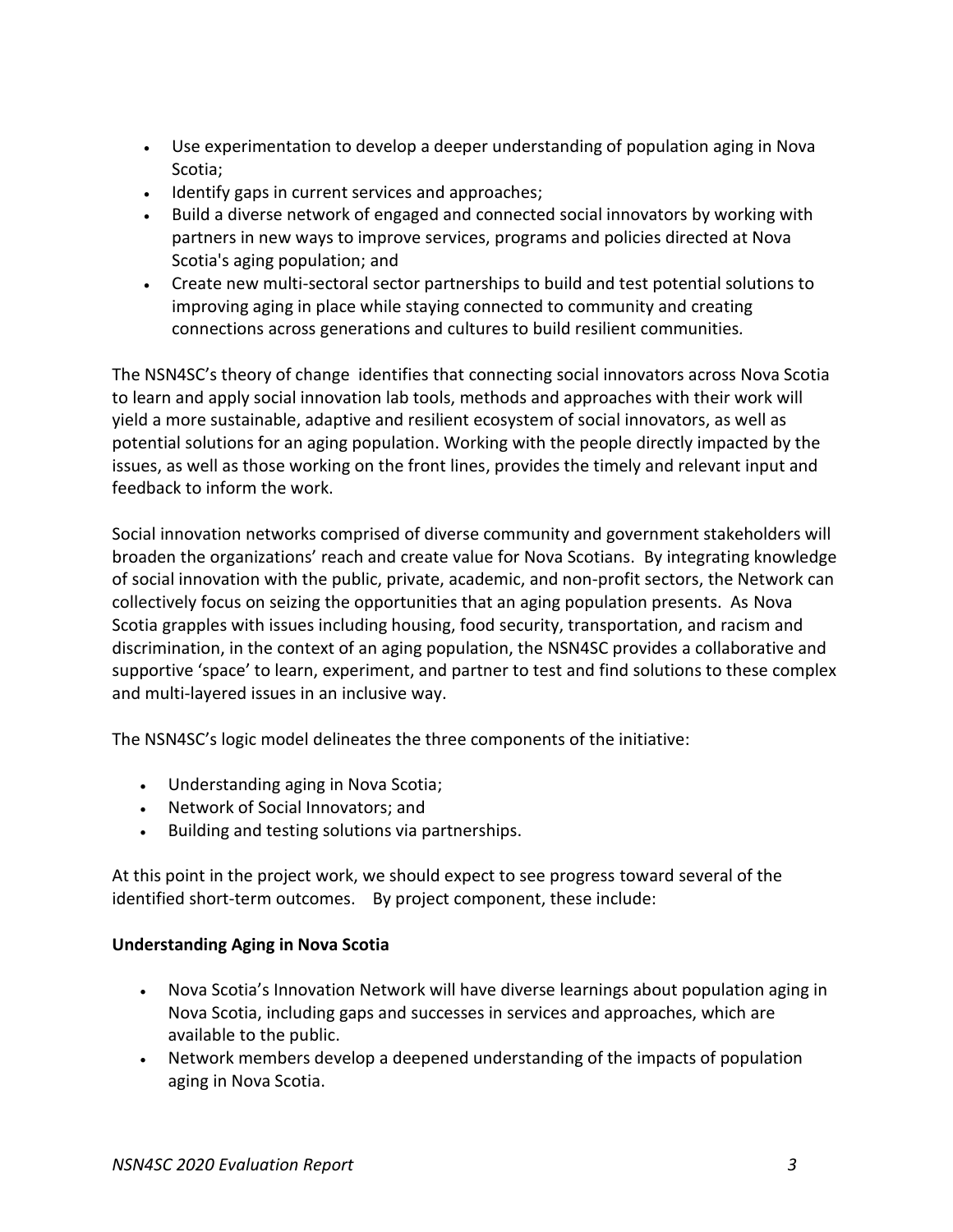- Social Innovation Network members identify potential areas to deepen individual and collective understanding of shifting demographics and population aging through the development of the experimentation and prototyping.
- Social Innovation Network members understand the gaps and facilitators of success in current services and approaches.
- Nova Scotia's Social Innovation Network will have a rich and contextual understanding of population aging that is publicly accessible and can be leveraged by anyone wanting to undertake social innovation work.

#### **Network of Social Innovators**

- Increased awareness and capacity for social innovation work in Nova Scotia.
- A collective and multi-faceted understanding of Nova Scotia's aging population.
- Network members work with unlikely partners to generate new prototypes.

### **Building and Testing Solutions Via Partnerships**

- Development of a multi-sectoral, diverse, cross-cultural and intergenerational Social Innovators Network in Nova Scotia.
- Development of experiments and prototypes to better understand the conditions needed to age in place while staying connected to community, as well as building resilient communities comprised of intergenerational and cross-cultural connections.
- High fidelity prototypes are adopted in different communities to test for scale for learning and integration.

# **Changes Over Time**

The NS GovLab's fellowship process has adapted with the completion of each cohort group, as has the thinking, resources, and supports for the development of the NSN4SC. The following is a brief overview by cohort timeframe. Information for this section is drawn primarily from the *Lessons Learned: NS GovLab Fellowship Cohort One and Two* and *C3 Lessons Learned*. Specific lessons learned from each cohort are described in the finding sections of this report.

# **Cohort 1**

The first cohort in March 2018, consisted of twenty-five fellows. The process reflected a human-centred design process, including an orientation retreat, synthesis workshop, prototyping workshops, learning journey preparation and presentation. The second component of the process engaged fellows in co-creation and leadership in hopes of creating a connected community of practice. Three ideas moved forward from this work: offering master classes where fellows could learn more about specific topics, connecting fellows with others from outside the lab who wanted to work in this way, and creating an online platform to share information and collaborate. From these suggestions, the following were put in place: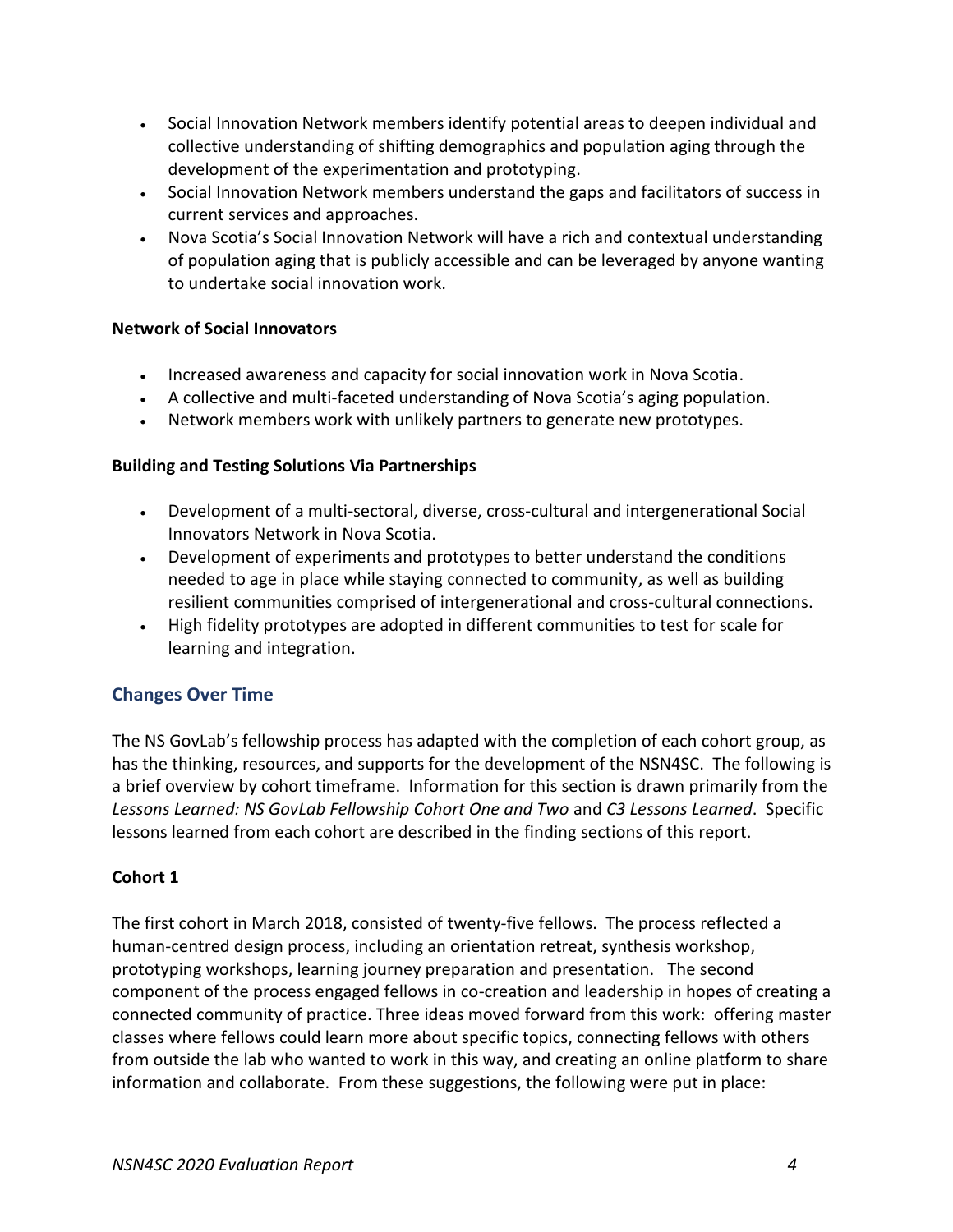- A four-part series on creative media to learn new skills around storytelling through video, music, and arts;
- A public ask-and-offer event at the Central Library in Halifax; and
- A Slack group (an online collaboration hub) for NS GovLab as its online platform.

#### **Cohort 2**

Cohort 2 began in September 2018. Twenty-four participants were part of this cohort. The groups' gatherings shifted to longer periods of time, allowing for more time for work and reflection between sessions. The orientation session was identified as key to build relationships and the foundation of working together. Other ways of knowing and embodiment were added to the process. The human-designed process continued.

An addition to this iteration were coaching sessions with fellows between their gatherings. A shared digital platform of templates, readings, and tools was also added.

# **Cohort 3**

Cohort 3, consisted of fourteen fellows, and began in May 2019. In this phase, the NS GovLab principles were a more explicit component of the work and demonstrated through the framing of in-person gatherings and in the communication with fellows. The amount of time fellows participated in the program was tweaked again in this round, with an increase in time for gatherings and between them. A Mi'kmaw Elder was also added to the leadership team, as was a Council of Elders and Knowledge Keepers to amplify different ways of knowing and strongly consider decolonization.

New resources were also developed – the NS GovLab Sourcebook and The Little Book of Design Research Ethics was shared.

#### **Cohort 4**

This cohort's focus grew from the NS GovLab's commitment to reconciliation and focused on Indigenous issues. The group will develop from the program's partnership with the Mi'kmaq Native Friendship Centre and provide the opportunity to develop relationships with the urban indigenous community in the Halifax Regional Municipality.

#### **Impact of COVID-19 Pandemic**

It should be noted that, like many initiatives, organizations, institutions, and communities, the NSN4SC's work was significantly impacted by the COVID-19 pandemic. The pandemic closed workspaces and moved people to working from their homes, allowing for no in-person connection as staff, with fellows, or Network members, and all in an environment burdened by worry of the unknown.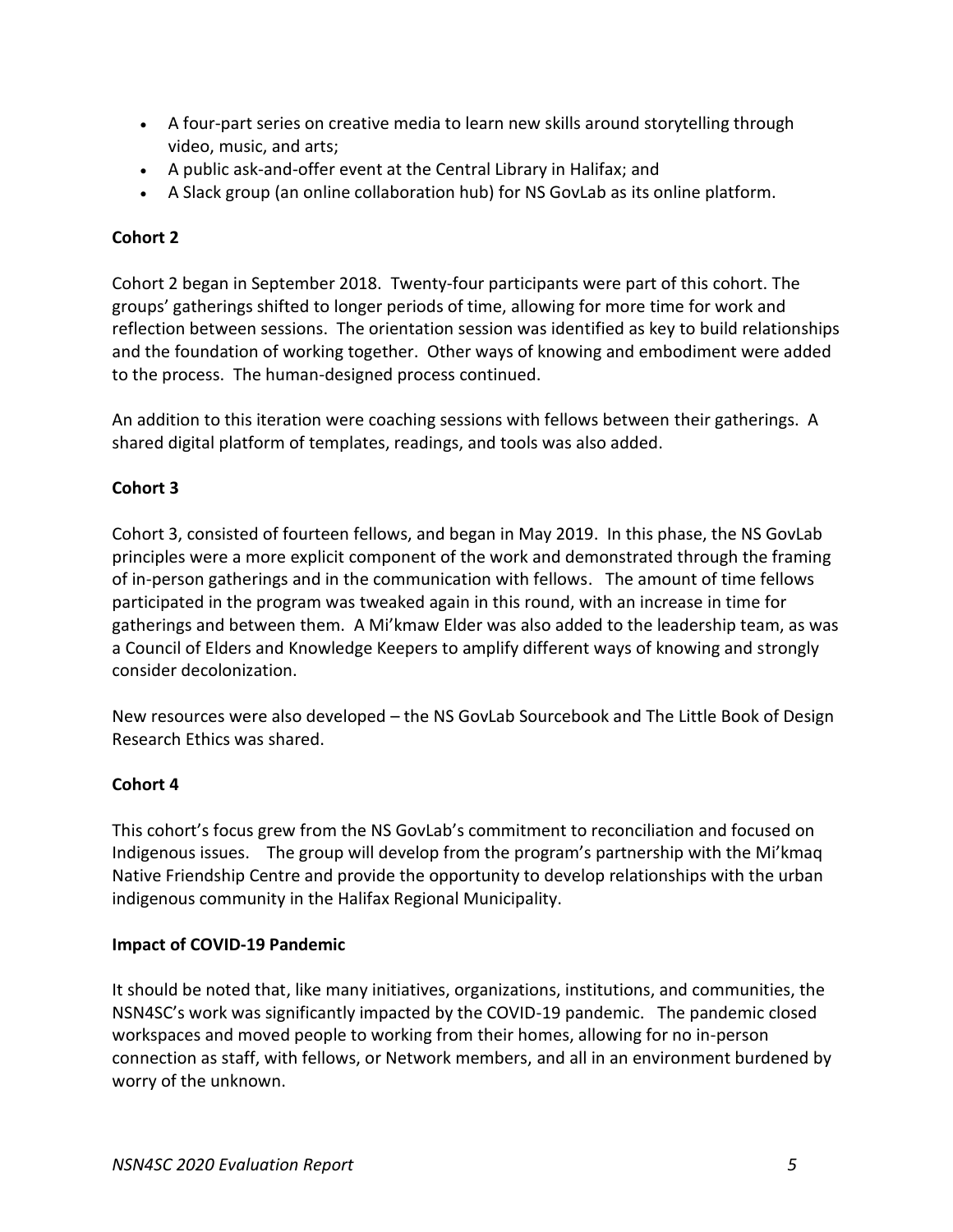Work planned through early 2020 has been postponed.

The initiative has also been impacted by several changes in project staff, both in management and community coordination.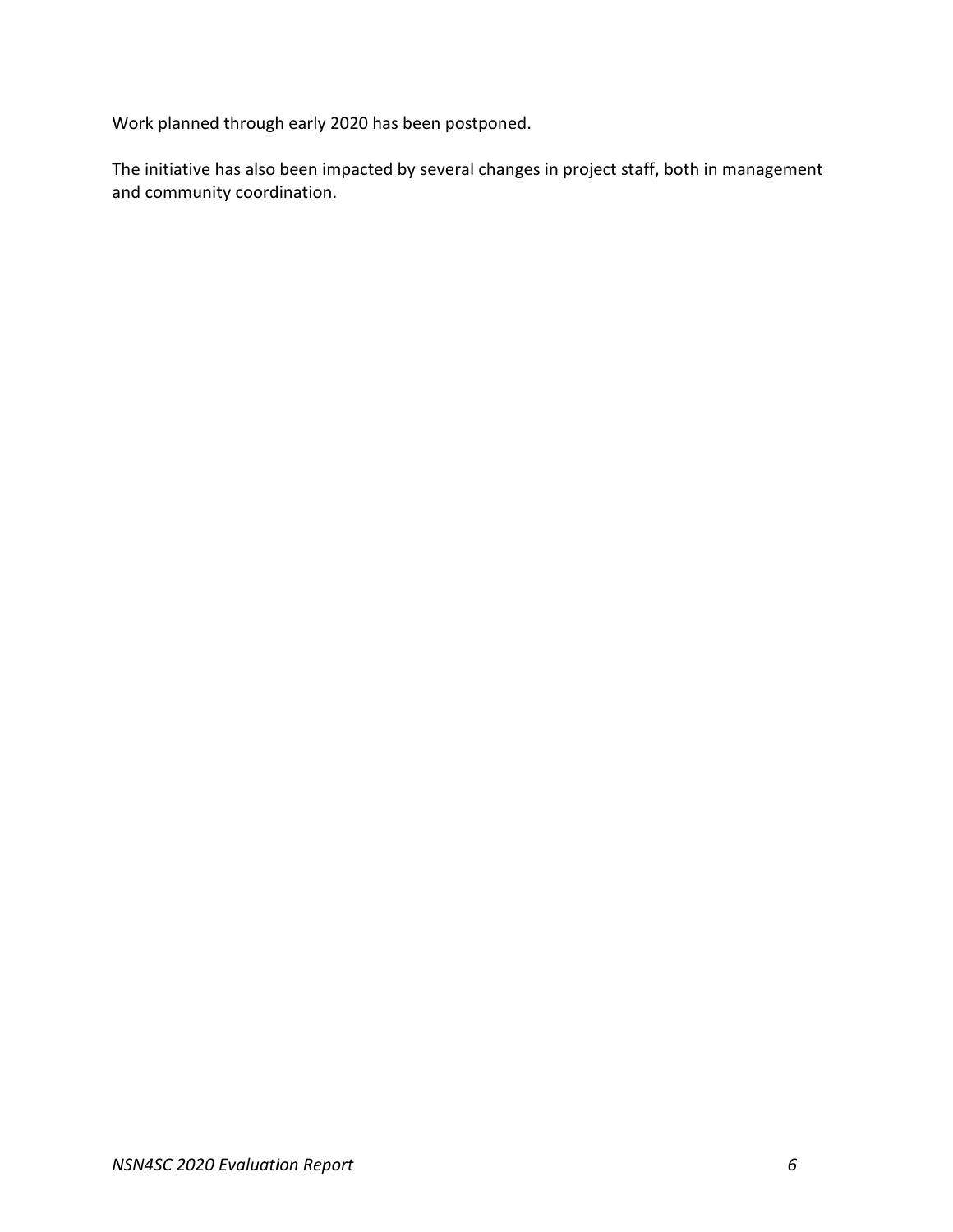# **About This Evaluation**

The Nova Scotia Network for Social Change (NSN4SC) is a partnership of the NS GovLab and Inspiring Communities, funded for three years by the Employment and Social Development Canada (ESDC). As part of its ongoing work, annual evaluation reports are to be developed that will identify learnings, successes, and changes over the time of the initiative. The intent is to use this information to strengthen the work over the course of the project.

The evaluation process to date has consisted of the development of an overall evaluation plan (required by the funder), development of a theory of change and a logic model to graphically represent the elements of NSN4SC, their connections, and the outcomes expected to be achieved. (See Appendix A for the theory of change and logic model.)

Data collection methods included:

- Review of NS GovLab and NSN4SC documents;
- Focus groups with representatives of Cohorts  $1 3$ , and with Nova Scotia GovLab and NSN4SC; and
- A web survey shared with all past fellows of the initiative and anyone who had attended a GovLab/NSN4SC event.

The document review work was carried out on an ongoing basis, while the focus groups and web survey were completed in June 2020. A listing of project deliverables is included in Appendix B.

As described above, the COVID-19 pandemic impacted the project work, including the evaluation, particularly in relation to data collection.

It should also be noted that evaluation participants, in responding to questions, often focused on their experience within the two components of the NS GovLab fellowship, rather than the Network itself.

#### **Report Structure**

The next section reports on the findings of the evaluation, drawing on the focus groups, web survey, and document review.

Following the findings sections, a brief progress towards the identified outcomes is included. Shared next are considerations for the Network going forward within the context of work carried out, resources, and supports put in place, and feedback provided by evaluation participants.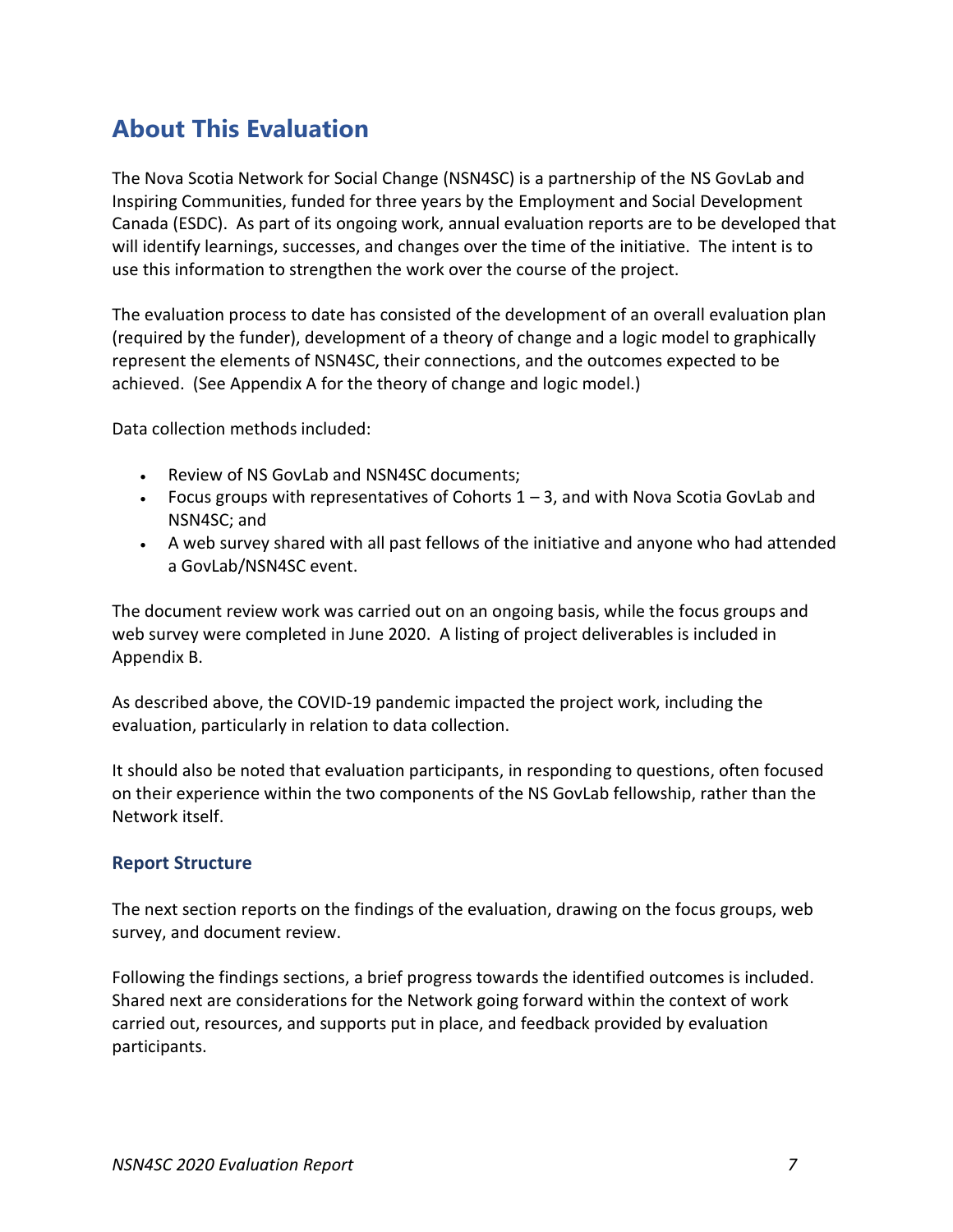# **Findings: Understanding Aging in Nova Scotia**

This section reports on the findings related to the Network's goal of using experimentation to develop a deeper understanding of population aging in Nova Scotia, and the identification of gaps in current services and approaches for the province's aging population.

#### **Understanding of Shifting Demographics**

Most evaluation participants participating in the web survey identified that their understanding of Nova Scotia's shifting demographics had changed because of their involvement in the NSN4SC.



Figure 1: Degree of change of evaluation participants understanding of Nova Scotia's shifting demographics

Web survey participants were asked to identify the opinions they had had regarding the province's aging population before becoming part of this work. They reflected that they had thought seniors were a homogenous group, living in rural areas, with issues different than those younger. They said they had thought Indigenous people all lived 'on reserve' or oppositely were integrated into urban communities. They said loneliness and isolation came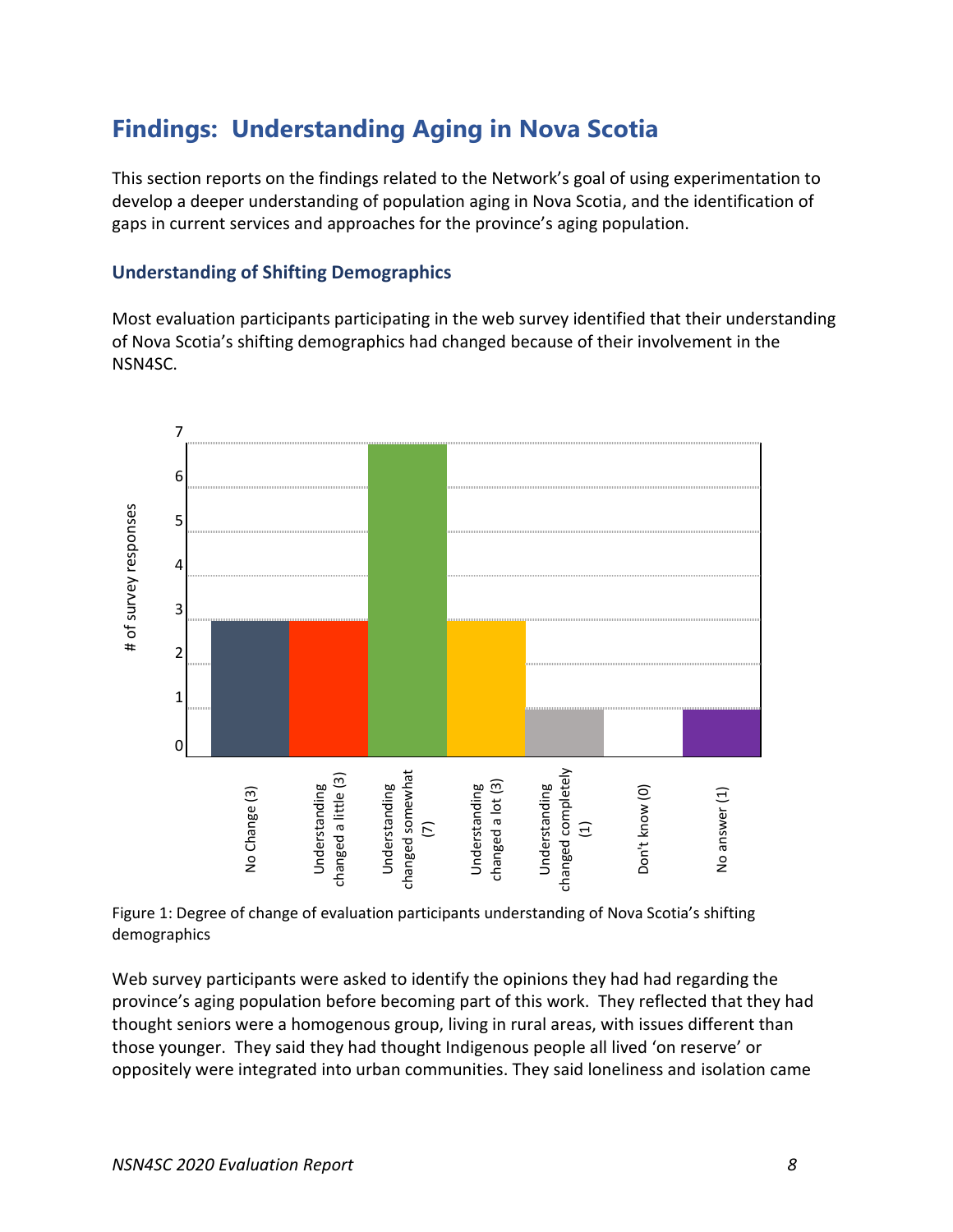with later life, that long-term care either was the solution or no one wanted to be there, and that resources are plentiful.

Through the involvement with the NSN4SC and NS GovLab, their thinking had shifted, reflecting a new understanding of the diversity of the senior population, long term care being acceptable - if appropriate care is in place. They also had a clearer understanding of Indigenous people's relationship with their home community and the impact of racism. They identified that they better understood the impacts of the social determinants of health. They recognized that older adults benefit society and the economy.

The staff focus group reported that cohorts had identified their least amount of learning was around a deepened understanding of population aging but had expressed surprise by the number of programs and services, rather than the lack.

# **Impact of Aging Population**

Web survey evaluation participants reported that there are benefits to the province of an aging population, including the knowledge, history, and experience that they have. They also identified the impact on the workforce and fewer people working. At the same time, they reflected that seniors are a strong part-time volunteer and labour pool, as well as being a significant customer segment. The impact on all aspects of the healthcare system – primary, mental health, and continuing care (long term care) were also identified.

Evaluation participants also reported a variety of issues related to transportation as impacting this population. They include the lack of, the accessibility of, and need for transportation, particularly in rural areas.

The importance of keeping seniors informed and involved to combat social isolation was also identified.

# **Activities to Deepen Understanding**

Evaluation participants in the staff focus group reported on several activities/events that were held to deepen Network members' understanding around the aging population. These included:

- Co-created and hosted the Well Being<sup>2</sup> event;
- Partnered on two CIHR grants related to Elders/seniors and LGBTQ+ housing; and
- Participated in Gesturing toward Decolonial Futures session.

<sup>&</sup>lt;sup>2</sup> Co-creating Wellbeing was an event – a prototype of Cohort 3 held in September 2019, that brought together strangers to generate ideas around connections between older adults and newcomers to access microfunding from NS GovLab via Community Links.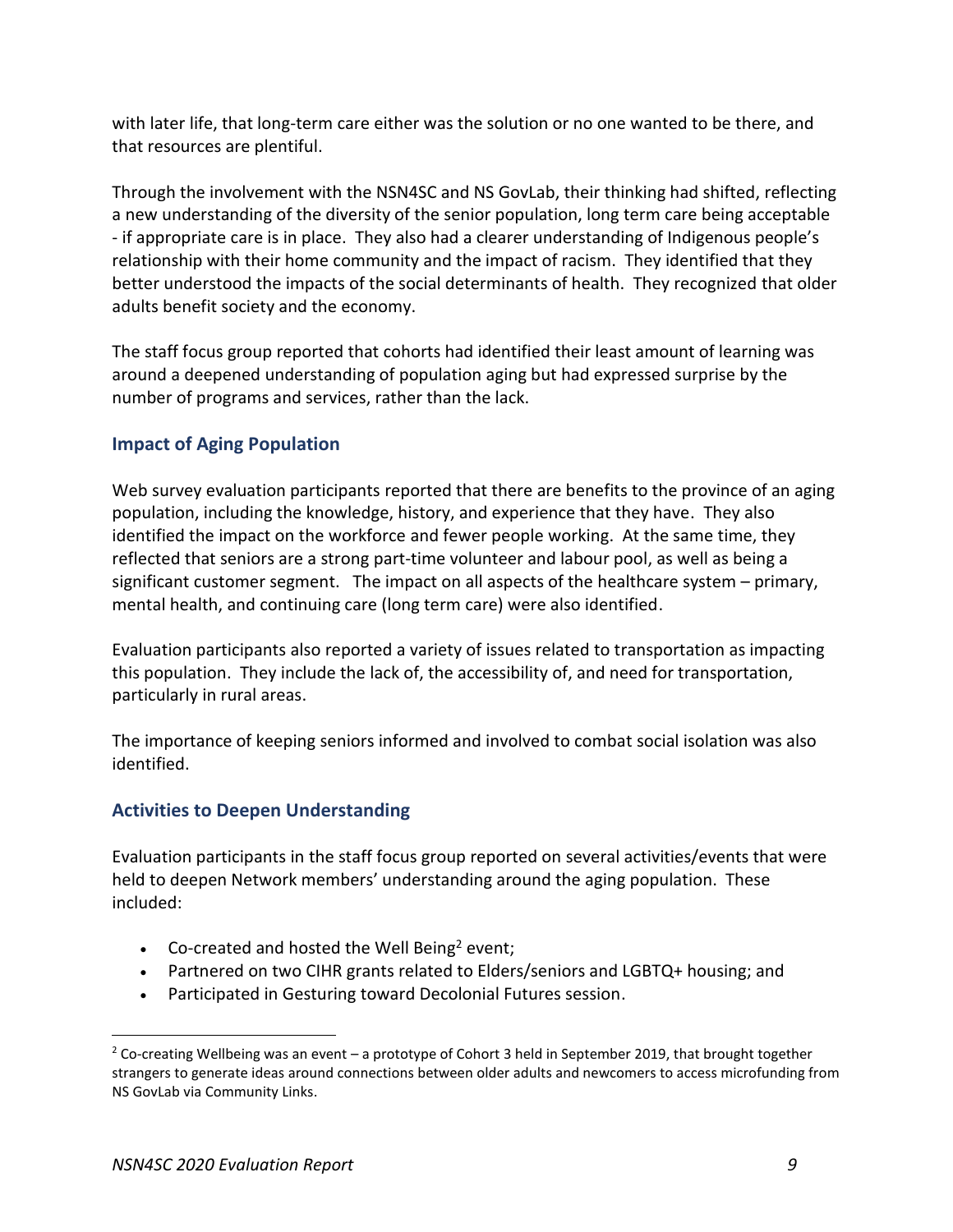### **Gaps and Areas for Innovation**

Evaluation participants were asked, as part of the web survey, to identify gaps and important areas for innovation in programs, services, and/or policies related to the province's aging populations from three perspectives – through the elements of their fellowship and involvement in the Network in research, in prototyping, and in analysis of policy.

Their responses reveal a few commonalities across the three components:

- The issue of social isolation and lack of connection, reflecting on a need for enhanced connections, including interracially and interculturally;
- The need for better public transportation, particularly in rural Nova Scotia; and
- Affordable housing, particularly for those on fixed incomes.

Some participants also identified the need to include seniors in decision-making, focusing on and contributing to something of real value to older adults (versus a quick fix idea or the latest technology).

The staff focus group reported that the introduction of the Elders Council improved and expanded the identification of gaps which then impacted the types of prototypes. They also identified that the partnership with the Mi'kmaw Native Friendship Centre and having Debbie Eisan, their Community Planner, embedded in the project team and the work around Gesturing Toward Decolonial Futures, has shifted the way work is done and helped in understanding different ways of knowing. This partnership enabled identification of more gaps in programs, services, and policies.

# **Lessons Learned<sup>3</sup>**

As part of ongoing reflection and reporting, project staff created two documents chronicling lessons learned from Cohorts 1 - 3. The following reflect these learnings:

- The catch-all category of seniors is a challenge because it includes up to three generations of people. New language was required, and consideration of issues that identify behaviour and barriers that impede aging well were considered.
- Incorporation of first voice/lived experience in the work is valuable to the process.
- When gaps in research are identified, further research is needed (rather than moving directly to prototyping).
- How an issue is framed can lead to exclusion of individuals or seeing it only as impacting seniors (versus a broader societal concern).
- Access to, use of, and comfort with technology is a consideration and cannot be assumed.

<sup>&</sup>lt;sup>3</sup> All lessons learned are drawn from the NS GovLab document: Lessons Learned: NS GovLab Fellowship Cohort One and Two and C3 Lessons Learned.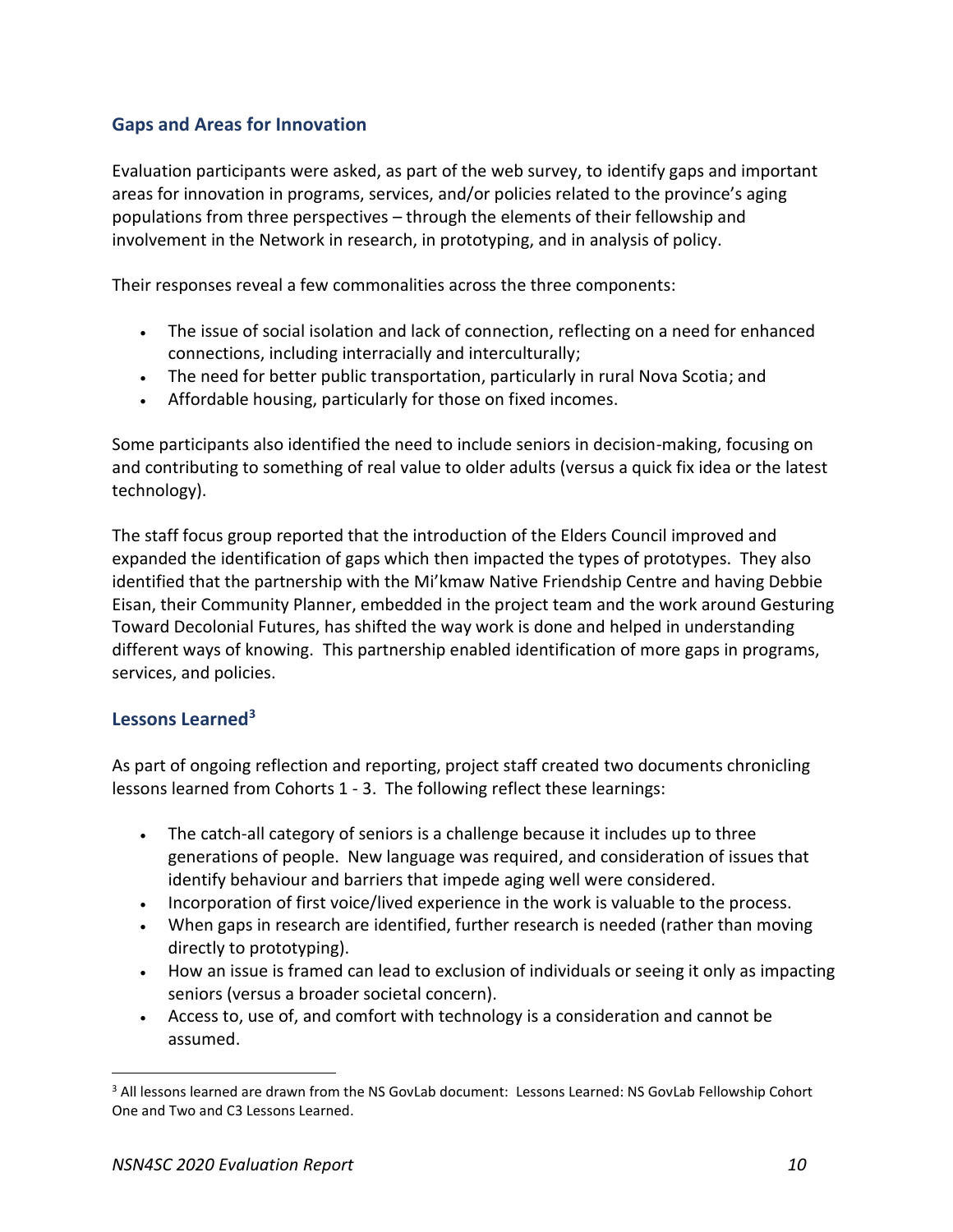- Provision and access to tools and collaborative digital platform should encourage sharing of data and contribute to the overall body of work.
- Acknowledgement of class as a factor of aging. Wealth, privilege, and power does not directly translate to an ability to problem-solve and self-sufficiency.
- Gaps were identified within the current service delivery models for both older adults and their families and current offerings are not necessarily well planned nor meeting needs.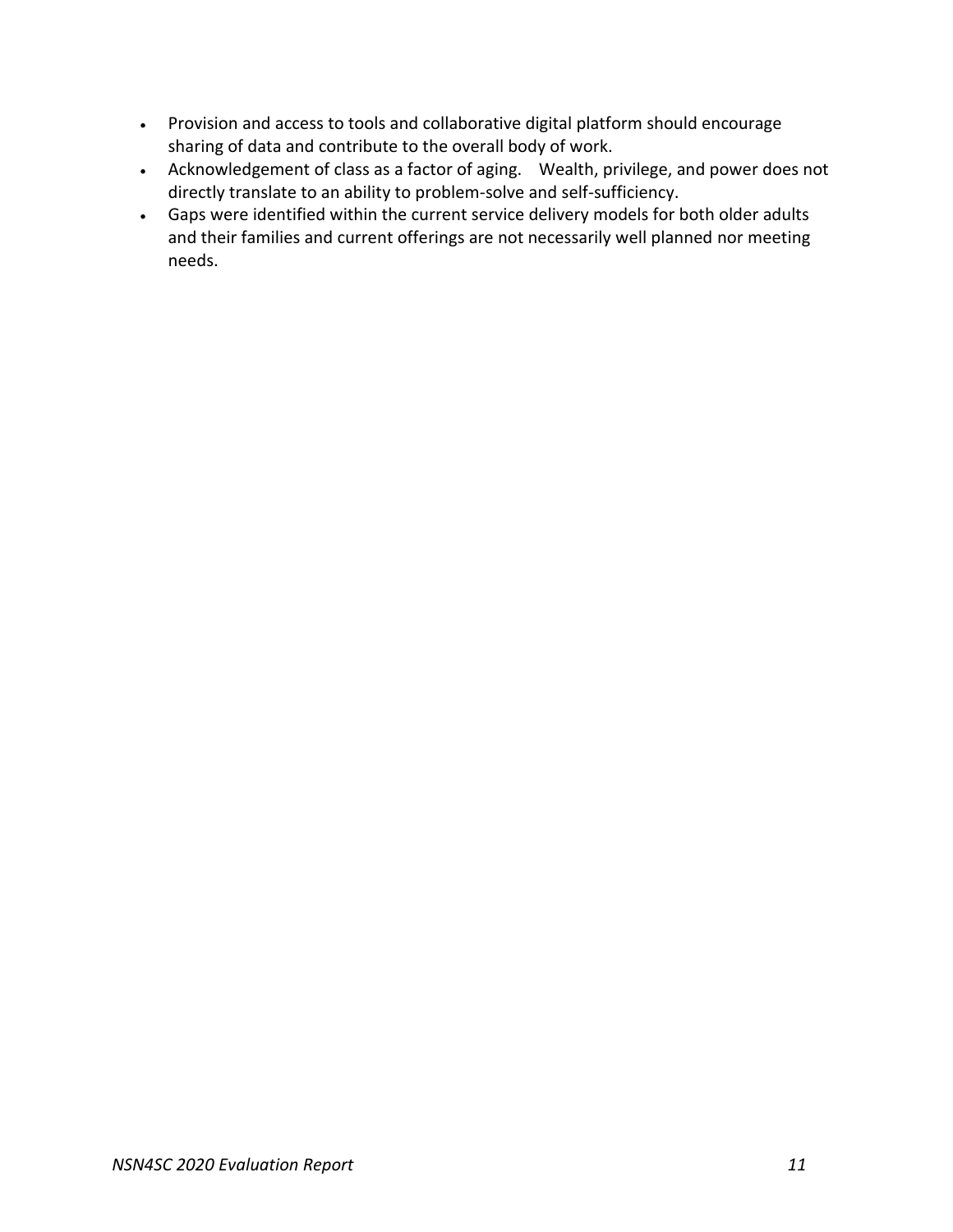# **Findings: Network of Social Innovators Evaluation**

Evaluation participants were asked about a variety of elements related to the building of a diverse network of engaged and connected social innovators by working with partners in new ways to improve services, programs and policies directed at Nova Scotia's aging population. The Network is intended to be built on a foundation of diversity, inclusion, and equity.

Because of the impact of COVID-19, participants were also asked to reflect on its impact on the NSN4SC.

#### **Network Development**

Evaluation participants were asked as part of the web survey to identify what had worked well and what have been the challenges in developing and maintaining the NSN4SC.

A few participants identified that regular communication worked well, as did the opportunity to come together to network, 'recharge', and to work on a key challenge.

Other evaluation participants reported that they were not aware of the Network, its organizers, or any work to develop it; they did not understand the difference between NSN4SC and the NS GovLab, and had questions around the value of the Network.

Other challenges identified via the web survey included the 'metro-centric' nature of the Network, participants' competing priorities for their time, differing reasons for involvement in the work, leadership's risk aversion, difficulty in completing the work and tensions with partnerships, and the inability to easily access contact information for past fellows.

The staff focus group identified the project's tension point: what is the work of NS GovLab and what is the work of the NSN4SC, as well as the relationship to and differences between this Network and Inspiring Communities' Network. They identified the dependency on the cohort fellows to continue to experiment and develop prototypes and reflected that there was regular and ongoing communication with fellows/Network members.

The staff also reflected that there have been learnings and 'unlearnings' in building a network. Shifts have been required, as has stepping back to see the bigger picture of the work. They shared that though the work is good, diverse representation within the cohorts has been difficult. They pointed out that this reflects the social innovation space generally and our current systemic approach. Inclusion must be foundational, and all involved need to push beyond comfort levels.

As pointed out by one evaluation participant: '*being from different parts (of the province) and walks of life is both a strength of the Network and also a challenge*'.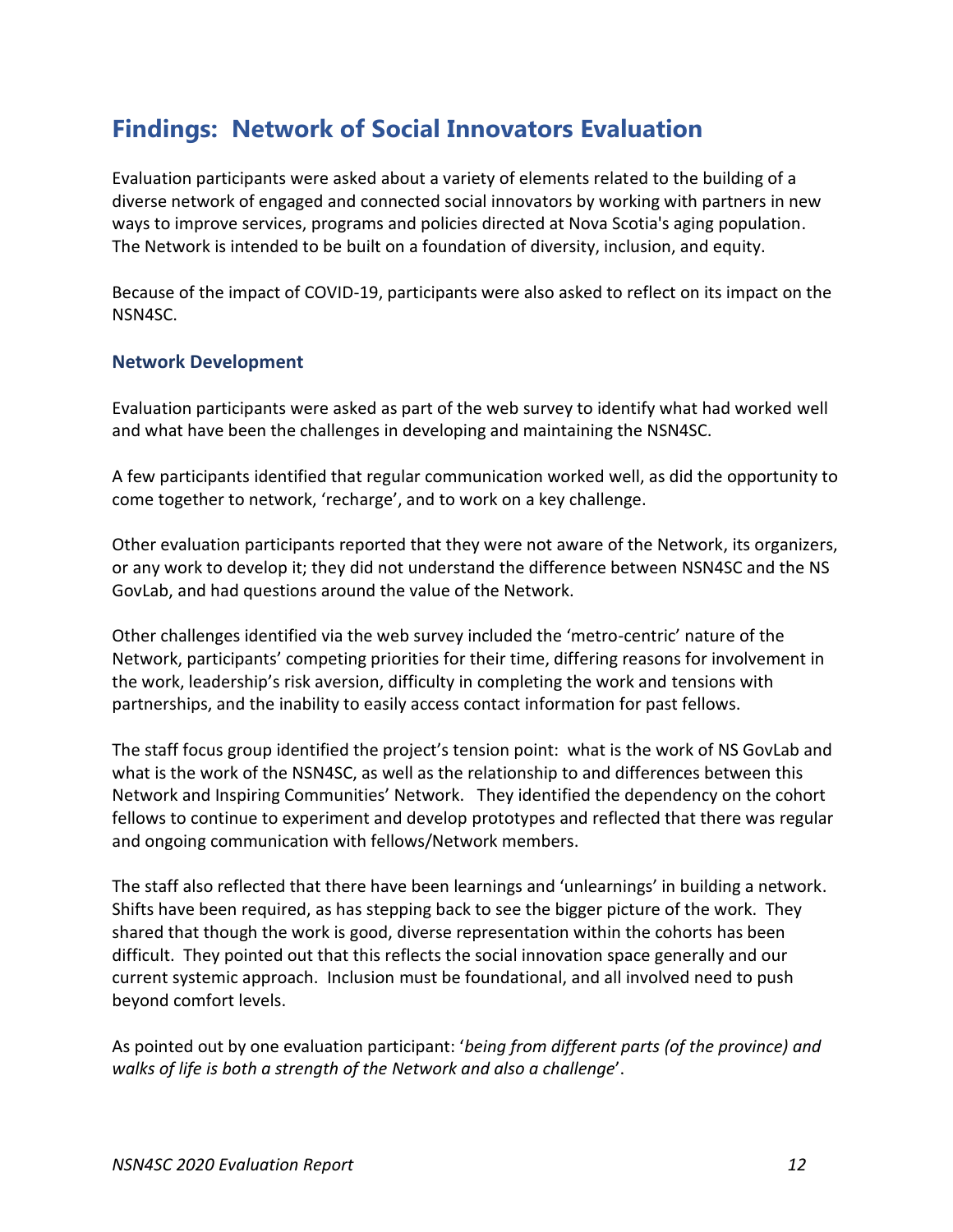#### **Network Members' Role**

When asked about their role in the support and ongoing development of the NSNSC, most evaluation participants in focus groups felt that they did not have a great role in moving things forward in the Network and experienced a feeling of disconnect. They expressed though, that they were excited about the opportunity to work on seniors' issues and moving ideas forward.

A focus group reported that the work with the NS GovLab felt experimental. Another shared that there was interconnection with different parties, that they attended events when they were able to, and that the work is a journey, and the destination has not been reached.

Most focus groups reported that more clarity and definition of roles and goals of the Network would be helpful. They shared that they saw their role as sharing and offering ideas and perspectives.

The staff reflected that the NSN4SC had been intended as a self-directed initiative with past fellows taking leadership, working with unlikely partners to further innovate, test, and learn. A variety of supports and resources were put in place, described within the Changes Over Time section (pages 4-5), to support the Network in is development. They shared that although the expectation was for the Network to be self-directed, they learned that this became challenging when the participants were not meeting regularly, and other commitments and priorities took precedence. A network requires sustained attention, which became impossible, particularly within the context of the impacts of COVID-19.

#### **Key Elements Needed**

When asked about key elements that are or need to be in place to continue to develop and maintain the Network, focus groups with cohort fellows identified that a resources that clarifies who is involved, in what way, and the status of the work would be helpful. They also suggested that the work was about the learning process rather than arriving at or taking an innovation forward. A focus group with fellows reflected that, particularly around diversity, equity, and inclusion, the work can not take a '*government approach*', (i.e. a bureaucratic, top-down approach).

#### **Community of Practice**

Evaluation participants in the staff focus group were asked to reflect on the project's intention of cohort fellows being a Community of Practice (CoP) for further development of skills in social innovation. (The CoP is considered different from the NSN4SC, as the Network can have broader involvement. Only staff were asked about the CoP)

They reported that the CoP currently is not in place and there is lack of clarity about its role and relationship with the NSN4SC. They reflected again on what is the work of NS GovLab, the CoP,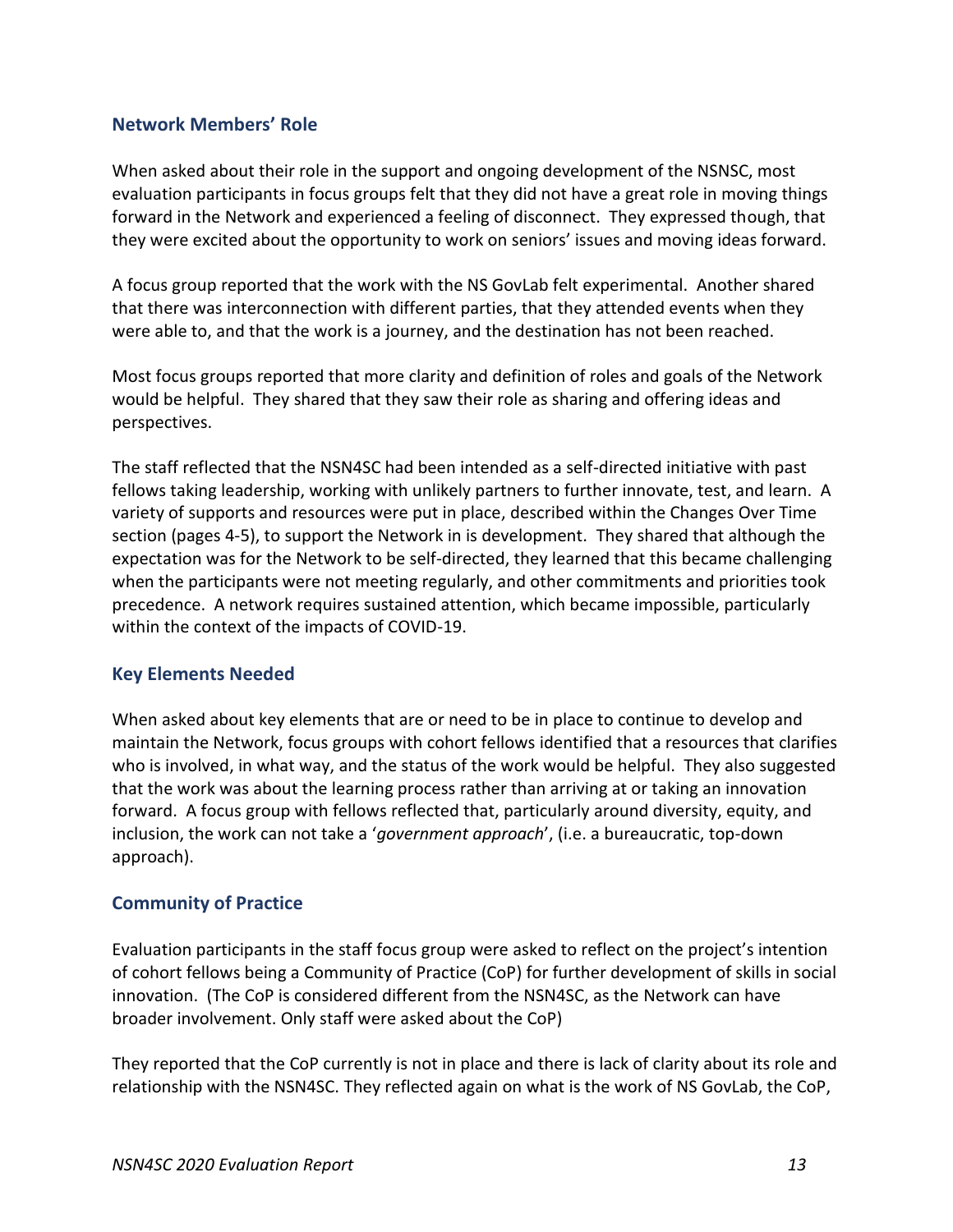the NSN4SC, as well as the relationship to and differences between this work (the CoP and network) and Inspiring Communities' Network. The staff discussed the ongoing value of trying to create the CoP.

The staff participants identified that the expectation has been that the CoP would be selfdirected, and that this has not been the case. They highlighted that the session with Gesturing Toward Decolonial Futures work highlighted how colonialism and modernity have impacted on ways of thinking, knowing and being. These impacts can be seen in current day consumerism in every aspect of life and a desire for simple solutions. They reflected that this may be part of the reason that a self-directed Community of Practice lead by participants has not been achieved to date. Staff did not create the CoP as an offering people could participate in but rather as an opportunity for members to create the offering for themselves.

The staff participants also shared that consistent communication supports that reflect the needs of different communities and creating trusting relationships will be key to moving toward the building of a CoP.

# **Diversity, Inclusion & Equity**

When asked if and how commitment to diversity, inclusion, and equity has been actioned with the Network, evaluation participants participating in focus groups stated there was no question that this was the intent of the Network. Some felt there was diverse representation in knowledge base and backgrounds within the groups and felt that in moving forward there was a need to keep working to include all sectors and communities and address the gaps. Some felt it important to hear and highlight the stories and experiences from all communities and cultures.

The cohort focus group identified that the perspectives of other people were needed to keep growing in understanding, and that there was a rural/urban divide, as well as underrepresentation of First Nations and the African Nova Scotian community. More explicit and direct work to attend to African Nova Scotian communities, First Nation communities, rural communities will support relationship development and benefit everyone involved.

The staff focus group reflected that unconscious bias and blind spots exist and need to be addressed for learning and unlearning. Being aware of the larger pattern of racism, colonialism, sexism and how to address these things within the work going forward is critical. The project must have strong(er) conviction around diversity and be intentional in its work in this area.

Web survey evaluation participants generally agreed that commitment to diversity, inclusion, and equity was shown through diverse groups and events – that it had been put into practice. Some evaluation participants, within the web survey, disagreed however, reporting that commitment had not been demonstrated because of the make-up of the groups of cohorts, staffing, and external facilitators. Older adults were also reported to be in the minority (at least in one cohort).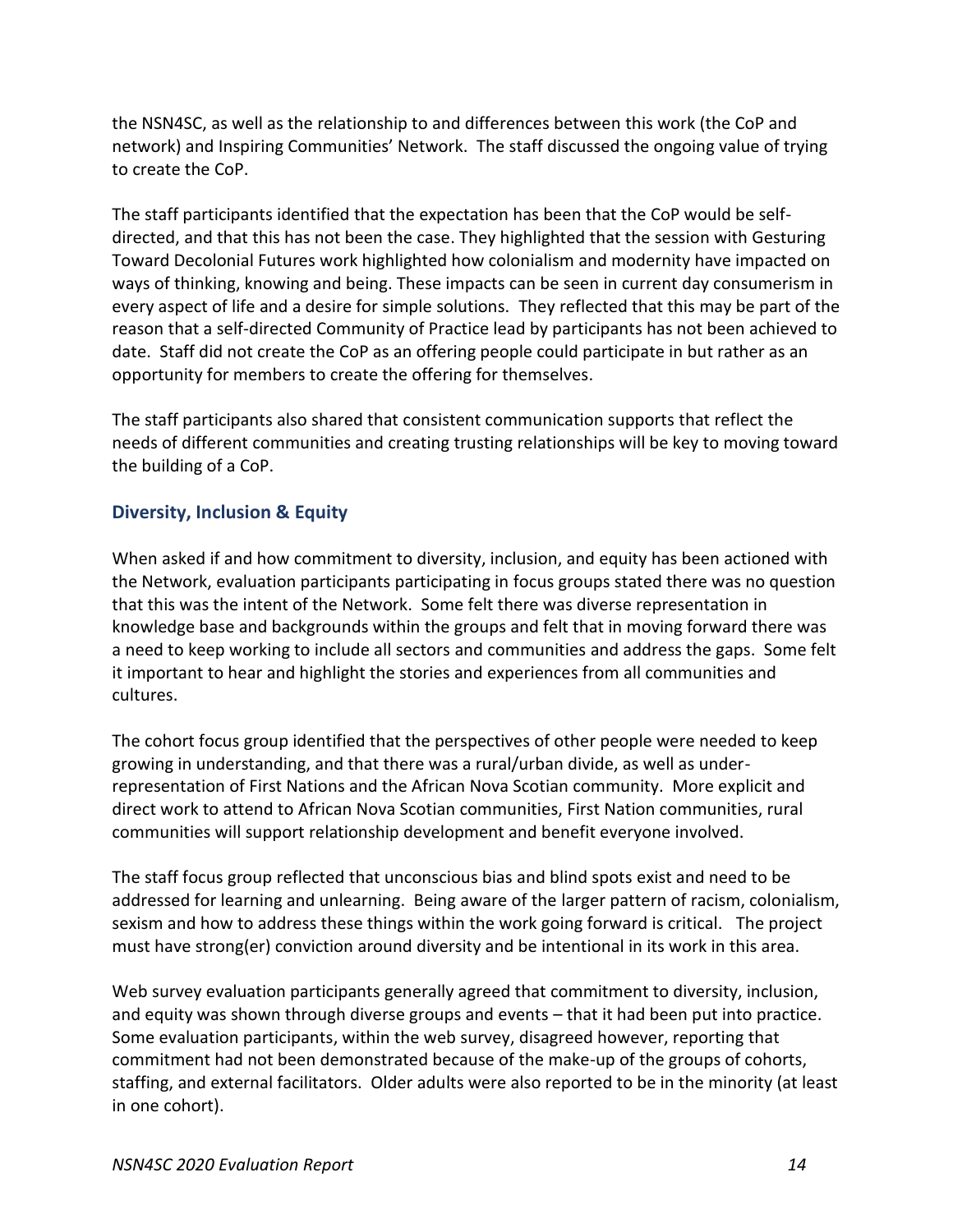Like focus group participants, web survey participants identified there is more intentional work to be done in this area to ensure all groups are aware of the work and offered the opportunity to participate. They recommended a framework for monitoring, tracking, and reporting on change (and ultimately share the results and related tools). A few participants also recommended compensation be considered to enable people with limited financial means to participate.

Additional actions suggested by these evaluation participants included:

- Expand the search for cohorts and staff beyond government and social media, including people retired from the private sector;
- Engage more elderly people in discussions;
- Become a hub for connecting people and projects;
- Become people-centred versus structure-centred;
- Create intentional spaces for intentional communities;
- Be explicit about prototypes that impact/alleviate harms for the most vulnerable; and
- Expand partnerships.

#### **Impact of NSN4SC Involvement**

Evaluation participants, as part of the web survey, were asked how being involved in the NSN4SC had impacted them to date.

Several participants reported that the Network has provided an opportunity for reflection and energy restoration; has enabled them to call on like-minded people; has provided exposure to issues and opportunities; and had changed their lives. Some stated that the experience had encouraged them to think '*outside the box*', to try new solutions and think more broadly. A few reported they were now excellent advocates.

# **Application of Understanding Nova Scotia's Shifting Demographic**

Web survey participants were asked how they have applied their understanding of Nova Scotia's shifting demographic/aging population within the Network, to their work outside NSN4SC, as well as with other opportunities.

#### **Application to Social Innovation Work as Part of the NSN4SC**

Individual evaluation participants, via the web survey, identified they look for opportunities to be involved, be part of creating change, and speaking out. Others identified it has allowed them to engage with others, including the mentoring of younger adults. Another identified work with transportation accessibility.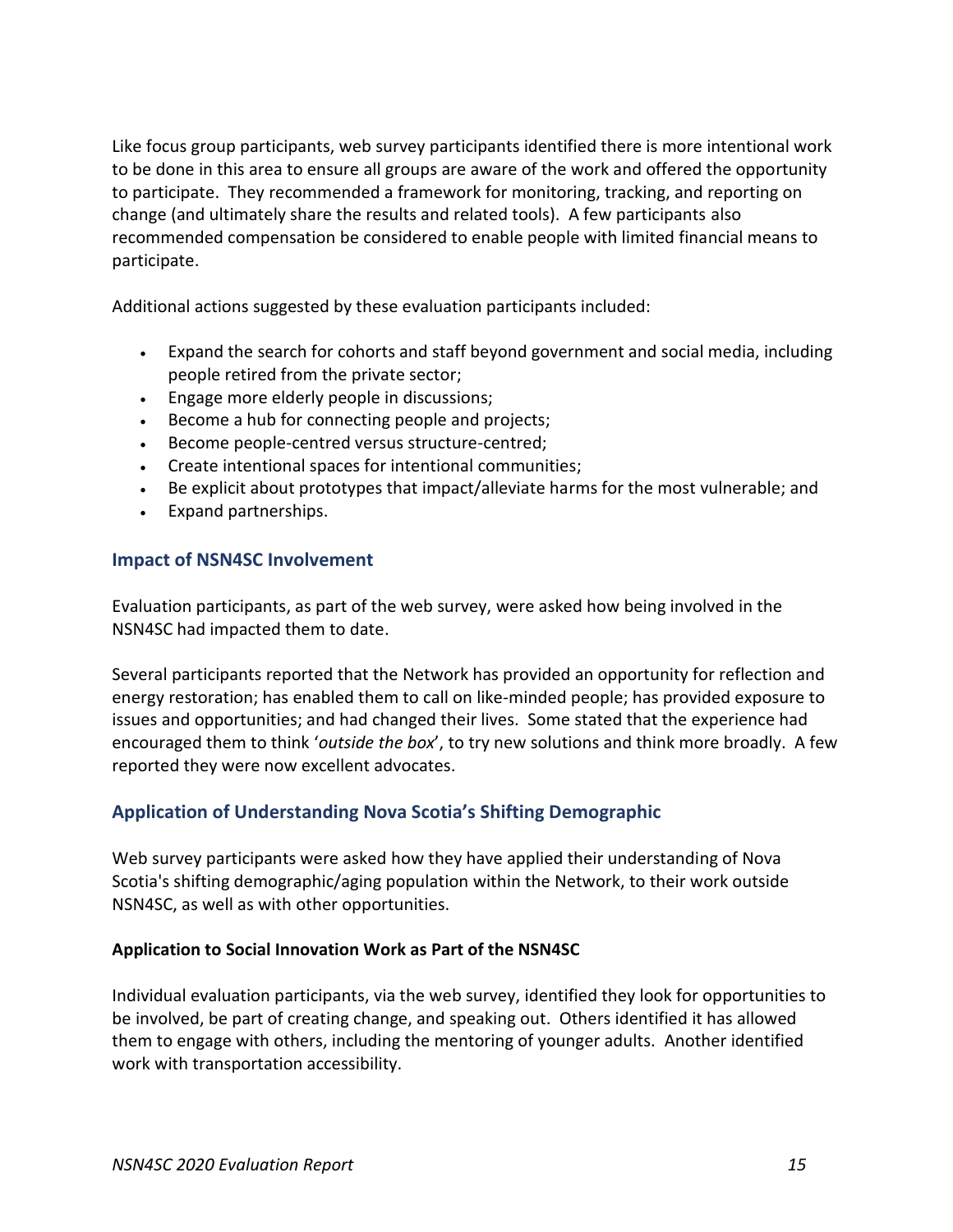Evaluation participants in the staff focus group reported that prototyping work with NSCAD and Northwood incorporated a diversity lens and shifted the thinking around older adults for the youth involved in that work.

#### **Application to Work Outside the NSN4SC**

Evaluation participants shared they had applied their understanding of the province's shifting demographics through a better understanding of the needs of the population and the issues that they face (poverty, housing, health, etc.), and by providing advice and supports. Others saw themselves as '*being the change*' and devoting themselves to the issue.

#### **Application Within Other Opportunities**

When asked how they have applied their understanding within other opportunities, evaluation participants discussed using it in providing learning opportunities, in personal projects, and their ongoing day to day work.

# **Changes Because of COVID-19**

Focus group evaluation participants reported that understanding and clarity about the Network's mission, role, and what it hopes to achieve is needed. They shared that they did not have much knowledge about the Network, felt disconnected, and that work needed to be done to strengthen the ties. They reported that there was an opportunity for the Network to show leadership and provide direction in this time of change.

The focus groups with cohorts reported that:

- Regular, more personal communication would be helpful;
- The staff and focus have shifted;
- Going forward, the sharing of information as a Network or coalition is important;
- There is an opportunity to do things with care, compassion, and humility; and
- That GovLab itself is going through a process of discovery and that there is a need to do this well before adding more layers or expanding the Network, or whether the Network needs to exist as a formal structure.

The staff focus group also described the NSN4SC prior to COVID-19 as an informal, loosely knit group and even more so because of the pandemic. They also discussed their concerns regarding the structure and requirement for the Network to meet funder requirements. They shared the varied types of communication prior to the pandemic, as described in Changes Over Time (pages 4-5).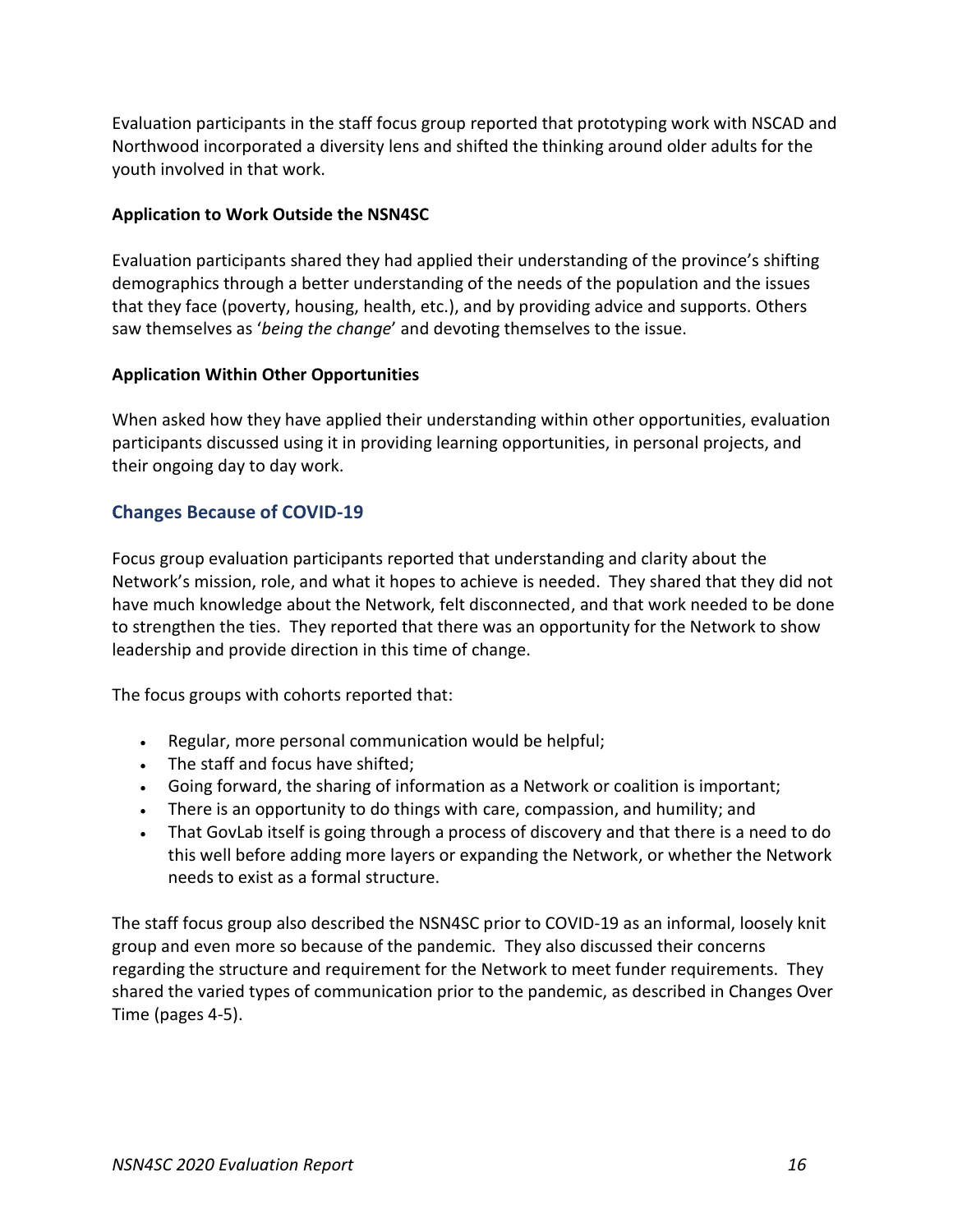#### **Lessons Learned**

As part of ongoing reflection and reporting, project staff created two documents chronicling lessons learned. The following reflect learnings from Cohort 1-3, in relation to building skills and capacity for social innovation and creating a network of engaged social innovators:

- The phenomenon of 'peaktoolkits', that though there are an abundance of tools, there is little content outlining how to introduce new tools and approaches, particularly when there is resistance to doing things in a different way. There was also lack of content around skills and pre-conditions required to use the tools and approaches. Time and opportunity to practice are needed.
- Offering experiences that take participants to the edge of their comfort zone, exploring different modes of expression, and using improv techniques broaden communication and understanding of doing things differently, which can lead to different outcomes.
- Action, including collaboration, happens at the speed of trust. Connections made among participants was impactful and were leveraged to support work within and outside the social innovation lab experience.
- Opportunities to spend time together, through social gatherings, to deepen relationships will lead to building the trust required.
- Time availability and capacity to coordinate a network were lacking for fellows and for staff.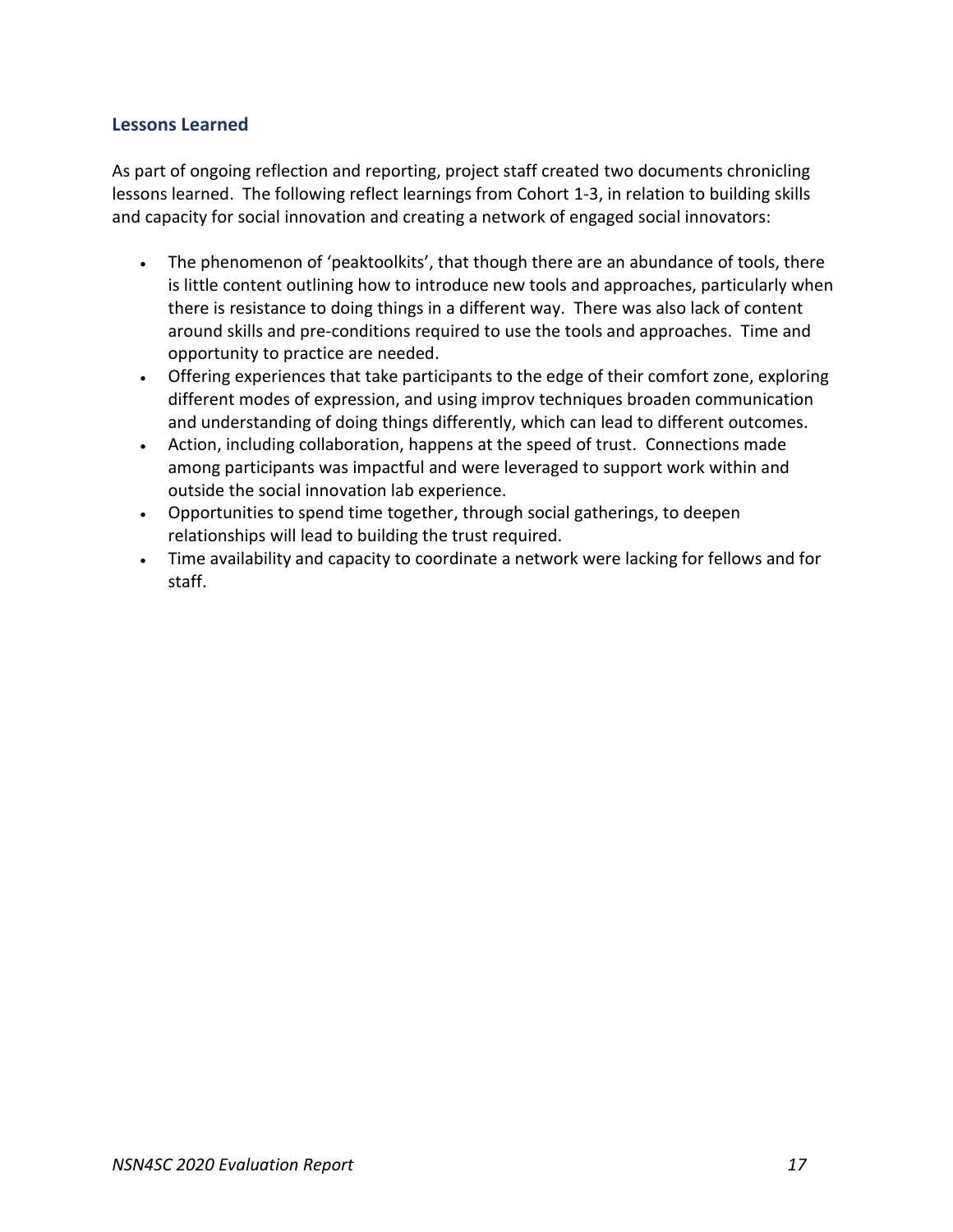# **Findings: Building and Testing Solutions via Partnerships**

#### **Partnerships or Collaborations Resulting from Involvement**

Evaluation participants were asked to share any new partnerships or collaborations that have resulted from their involvement with the NSN4SC. Some participants reported they now volunteer with community organizations, while others said they have stayed connected with their cohort fellows, personally and professionally. Other evaluation participants reported their work with NSCAD and Northwood as a new collaboration, while others said their involvement helped them get a new job. Others identified they would like to stay better connected; and though another had many ideas, it became too much to manage on their own.

Evaluation participants in the staff focus group shared that the prevalence of individualism has a negative influence on collaboration and working together to find solutions. They reported that within the project team there was a strong sense of partnership, openness, and humility to embrace the not knowing. They shared that in at least one prototype, collaboration bureaucratic barriers were put in place, and that a lack of accountability and openness impacted the collaboration and ability to work together.

#### **Involved in Prototype Development**

Most evaluation participants reported they had been involved in the development of a prototype, primarily as a NS GovLab cohort.

When asked what worked well in their experience developing a prototype, some participants identified the process itself as working well, while others reported their group had worked well together. Others felt they had worked on a valuable project or idea.

Evaluation participants reported, when asked about challenges, that infrequent meetings and the ability to meet as a group outside NS GovLab set meetings was difficult. Others reported that the inability to fully test their prototype was challenging. Others identified the inability to sustain enthusiasm and motivation to complete the work.

#### **Next Best Experiment**

Evaluation participants, via the web survey, were asked what the next best experiment the Network/NS GovLab could try to continue to develop the NSN4SC.

Evaluation participants identified moving forward with already developed prototypes and/or develop actual products/services for seniors. Other evaluation participants expressed they were not aware of the Network nor its function and connection to the NS GovLab. A clearer definition of missions and goals of each was recommended. Others pointed out the need to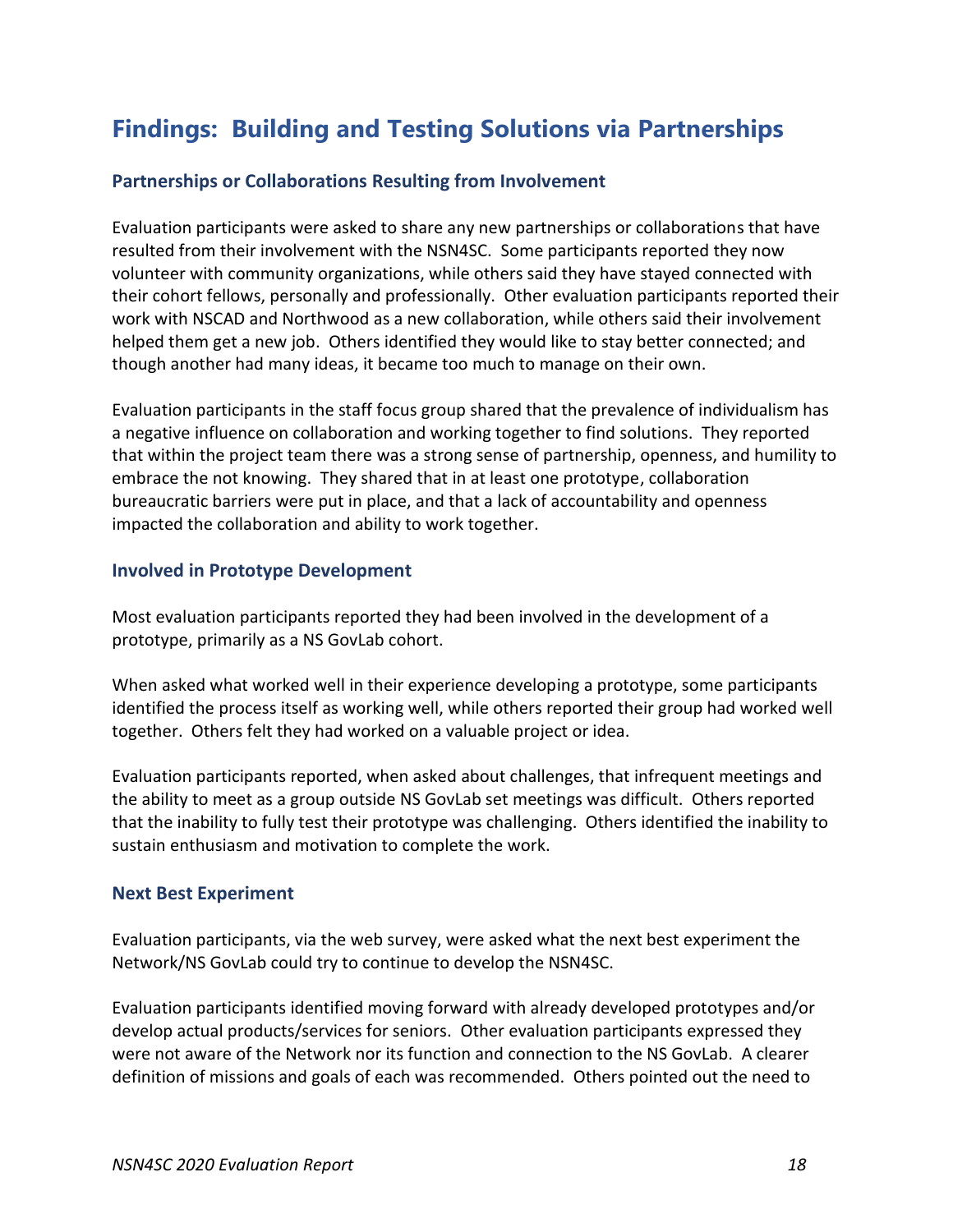tackle racism in its different forms (across the province), particularly the need to understand the challenges for Indigenous people and new immigrants in long-term care.

Individual evaluation participants provided a variety of ideas for the next best experiment, including:

- Make previous cohorts' work accessible online, as examples;
- Invite all cohort NS GovLab fellows to suggest/propose opportunities for social change as the needs of seniors' change;
- Provide opportunities for former cohorts to share information, organize monthly zoom meetings for cohorts or fellows and give out new information;
- Take one issue at a time and work through it;
- Shorten the cohort experiences;
- Share local change stories;
- Provide tools for effecting social change;
- Keep going;
- Move outside Metro;
- In rural and smaller communities, encourage associations to learn how to help themselves and provide supports for other seniors in area;
- Tackle the different forms of racism that can be found across the province; and
- Determine the challenges for Indigenous people and new immigrants in long-term care.

Focus group responses to this question included changing the name of the Network; expanding the work around diversity, equity, and inclusion; looking more intentionally at the role of technology; and because the work is experimental, it will take resiliency and continued effort.

# **Lessons Learned**

As part of ongoing reflection and reporting, project staff created two documents chronicling lessons learned. The following reflect learnings from Cohort 1-3, in relation to building and testing prototypes to support our aging population:

- Clarity of purpose of a prototype is critical and will potentially require several iterations or change in focus;
- Prototyping is a new concept to many and the development of capacity in this area takes time and effort;
- Protype testing also takes time, including development of relationships and trust needed to identify testers, the logistical coordination required, and dealing with the challenges of technology; and
- Use of language around the activities related to prototyping are critical, i.e. it is not a competition. Explicit modeling of behaviours and language regarding the process, with an emphasis on learning by the project leadership, are key.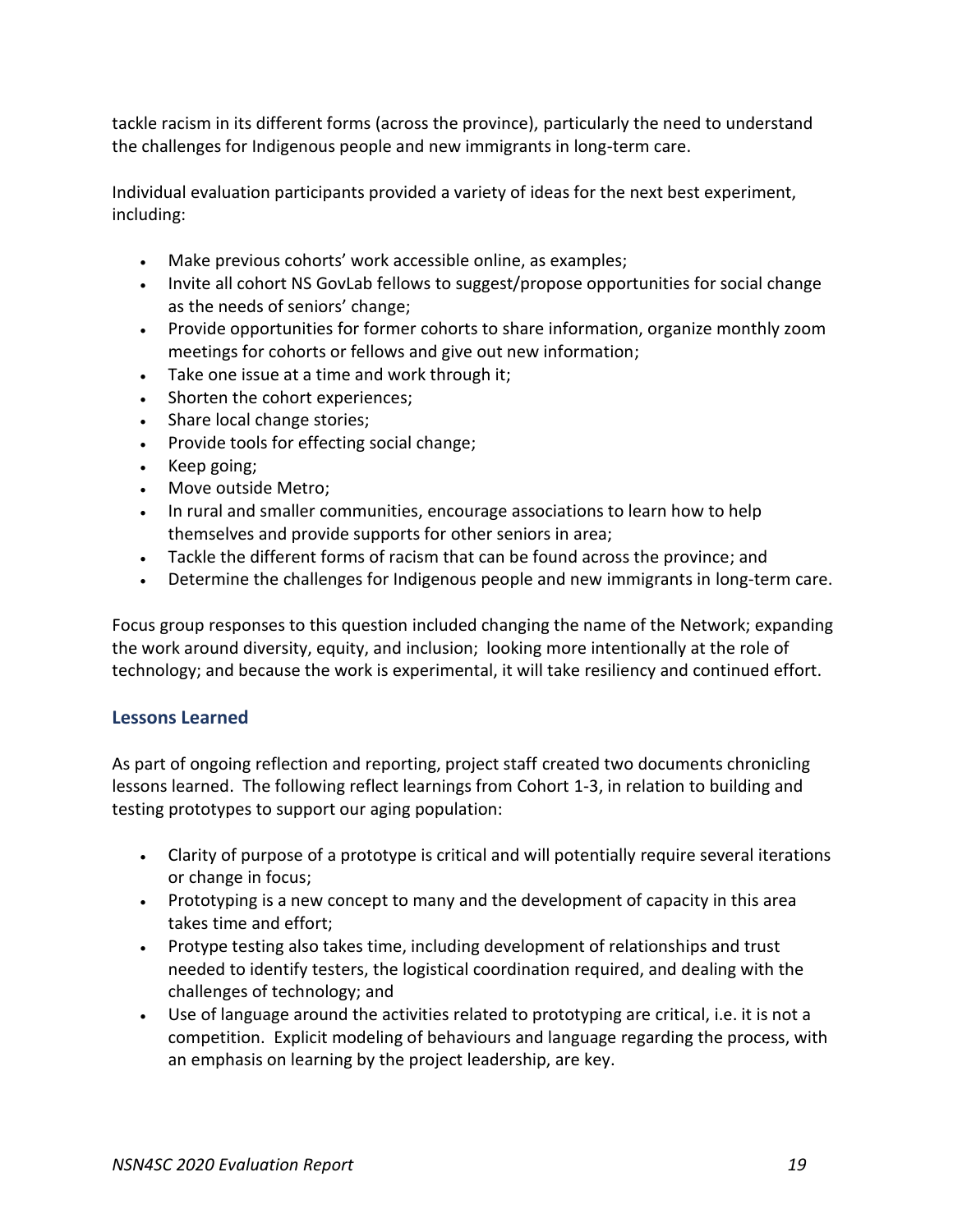# **Progress Towards Outcomes**

The table below outlines the short-term outcomes identified for the NSN4SC work. Based on the evaluation findings and the evaluators understanding of the project, progress has been made in the following areas.

| <b>Outcome</b>                                                        | <b>Progress</b>     |
|-----------------------------------------------------------------------|---------------------|
| <b>Understanding Aging in Nova Scotia</b>                             |                     |
| NSN4SC will have diverse learnings about population aging in Nova     |                     |
| Scotia, including gaps and successes in services and approaches,      |                     |
| which are available to the public.                                    |                     |
| Network members develop a deepened understanding of the impacts       |                     |
| of population aging in Nova Scotia.                                   |                     |
| NSN4SC members identify potential areas to deepen individual and      |                     |
| collective understanding of shifting demographics and population      |                     |
| aging through the development of the experimentation and              |                     |
| prototyping.                                                          |                     |
| NSN4SC members understand the gaps and facilitators of success in     |                     |
| current services and approaches                                       |                     |
| NSN4SC will have a rich and contextual understanding of population    |                     |
| aging that is publicly accessible and can be leveraged by anyone      |                     |
| wanting to undertake social innovation work.                          |                     |
| <b>Network of Social Innovators</b>                                   |                     |
| Increased awareness and capacity for social innovation work in Nova   |                     |
| Scotia.                                                               |                     |
| A collective and multi-faceted understanding of Nova Scotia's aging   |                     |
| population.                                                           |                     |
| Network members work with unlikely partners to generate new           | Very early progress |
| prototypes.                                                           |                     |
| <b>Building and Testing Solutions Via Partnerships</b>                |                     |
| Development of a multi-sectoral, diverse, cross-cultural and          | Very early progress |
| intergenerational social innovators network in Nova Scotia.           |                     |
| Development of experiments and prototypes to better understand        |                     |
| the conditions needed to age in place while staying connected to      | Early progress      |
| community, as well as building resilient communities comprised of     |                     |
| intergenerational and cross-cultural connections.                     |                     |
| High fidelity prototypes are adopted in different communities to test | No progress to date |
| for scale for learning and integration.                               |                     |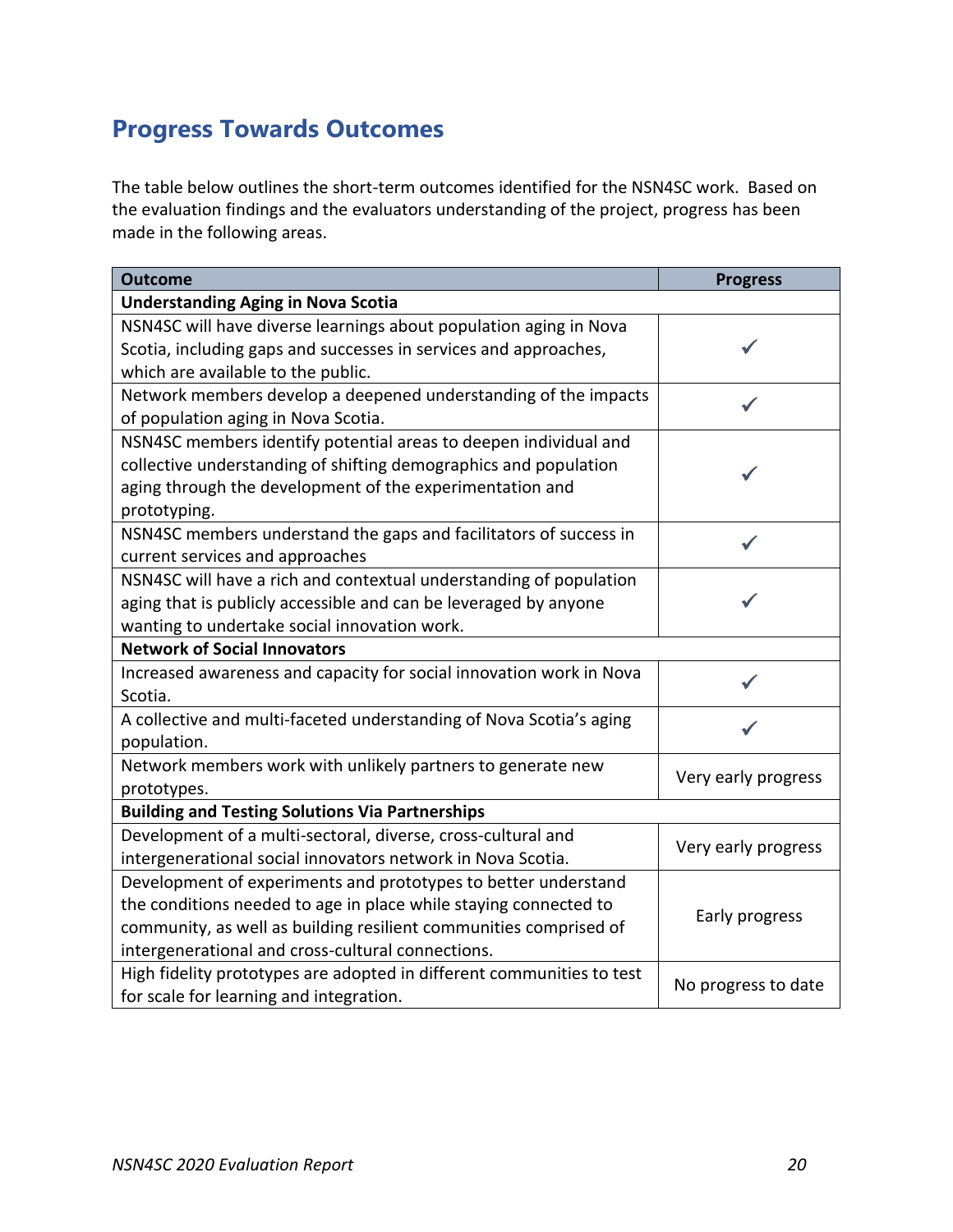# **Considerations as the Work Continues**

This first annual evaluation of the NSN4SC is meant to identify what is working well and the challenges so far in the development of the Network, its progress towards its identified outcomes, and as an additional element, the impact of the COVID-19 pandemic. Learnings from the evaluation findings will inform the project work going forward.

The following discussion and considerations are offered as the project engages and reengages with its Network members and moves toward building a stronger NSN4SC.

### **Clarity and Defining the NSN4SC**

The majority of evaluation participants reflected in some way on the need to clarify or further define the NSN4SC. In many cases, evaluation participants who had been part of the fellowship did not know of the NSN4SC or delineate it from the fellowship component of their involvement. Staff evaluation participants discussed the place of the Network in relation to NS GovLab, to Inspiring Communities and its varied initiatives and network, as well as other social innovation initiatives/networks.

 $\triangleright$  Consider creating a clear mission for the NSN4SC that reflects its place within the NS GovLab fellowship experience; and how it interacts with other social innovation initiatives.

#### **Roles and Responsibilities**

In a related area, evaluation participants who were fellows did not see themselves as leaders of a Network. Some wanted to be engaged but did not seem aware of the communications and resources that were in place to maintain that connection. The staff and document review outlined supports and resources provided through each iteration of the work.

- $\triangleright$  Consider development of a document/communique that outlines who Network members are, their roles, their responsibilities, the value of involvement, and opportunities to continue in the work.
- $\triangleright$  Consider building in an explicit discussion of the NSN4SC into the orientation session and closing session with each new cohort group.

#### **Diversity, Equity, and Inclusion**

Evaluation participants identified that diversity, equity, and inclusion are valued and an important foundation of the NS GovLab and NSN4SC's work.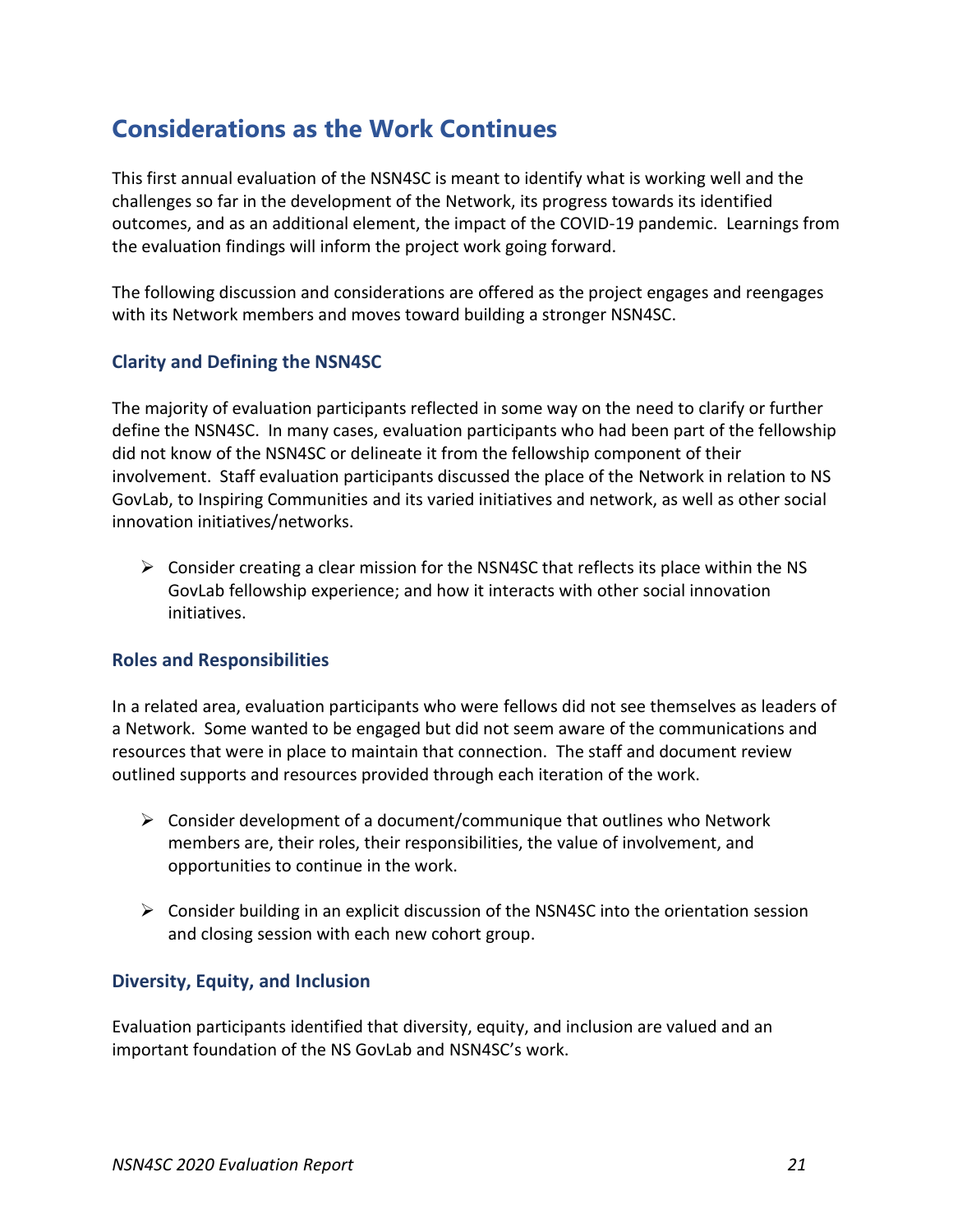$\triangleright$  Continue to build on the engraining of these principles into the work, while addressing unconscious bias and unlearning.

#### **Beyond HRM**

Many evaluation participants noted that this work has been 'metro-centric' – focused on the Halifax Regional Municipality.

 $\triangleright$  Consider, should resources allow, how to engage potential participants in the Network beyond HRM. The need to work from a virtual space may allow for increased involvement in the Network by those interested in social innovation.

### **Working in the Context of COVID-19**

The COVID-19 pandemic has impacted the work of every organization, government agency, family, and individual in Nova Scotia and the NSN4SC, NS GovLab and Inspiring Communities are no different. At the writing of this report, restrictions on in-person gatherings remain in place.

- ➢ Continue to focus on how to use the online space for connecting NSN4SC members for networking and information sharing and considering clarification and next steps for the Network;
- $\triangleright$  Because participation will continue to be limited, consider specific populations to engage or focus efforts on. For example, vulnerable seniors;
- $\triangleright$  Consider what barriers exist for these participants to enter the online space and what supports could be put in place; and
- $\triangleright$  Consider how to build these participants skills and comfort with tools to meet and collaborate in a virtual space.

#### **Considerations for the Evaluation**

This first annual evaluation of the NSN4SC reflects a traditional approach to evaluation – what evaluation participants reflected had worked well, what were the challenges, incorporating lessons learned, and progress towards the intended outcomes. Because the Network exists within a space for social change and innovation, the evaluation framework and key evaluation questions will need to be examined and potentially revised to better reflect this environment, while still meeting the project's obligations to the funder.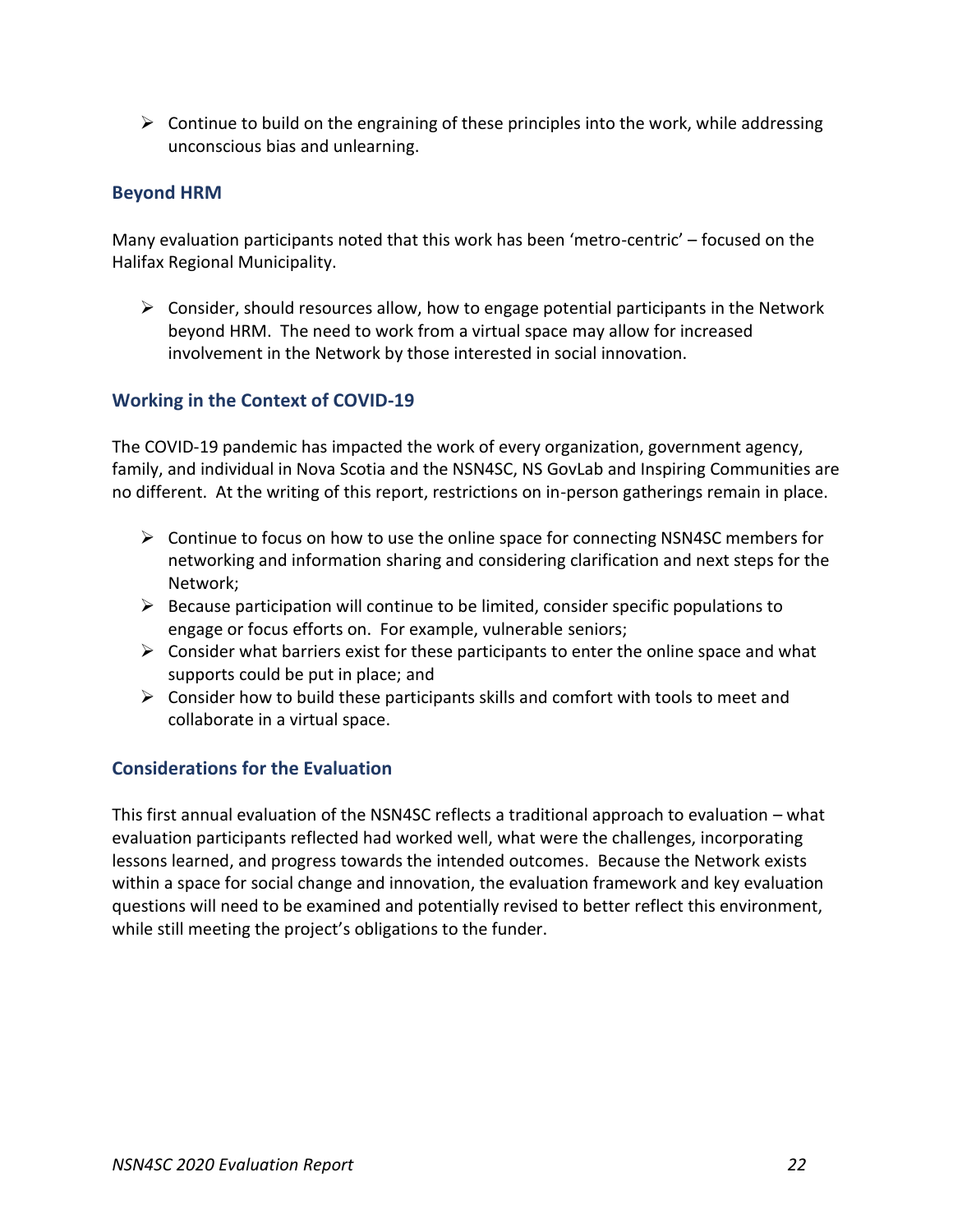**Appendix A: Theory of Change and Logic Model**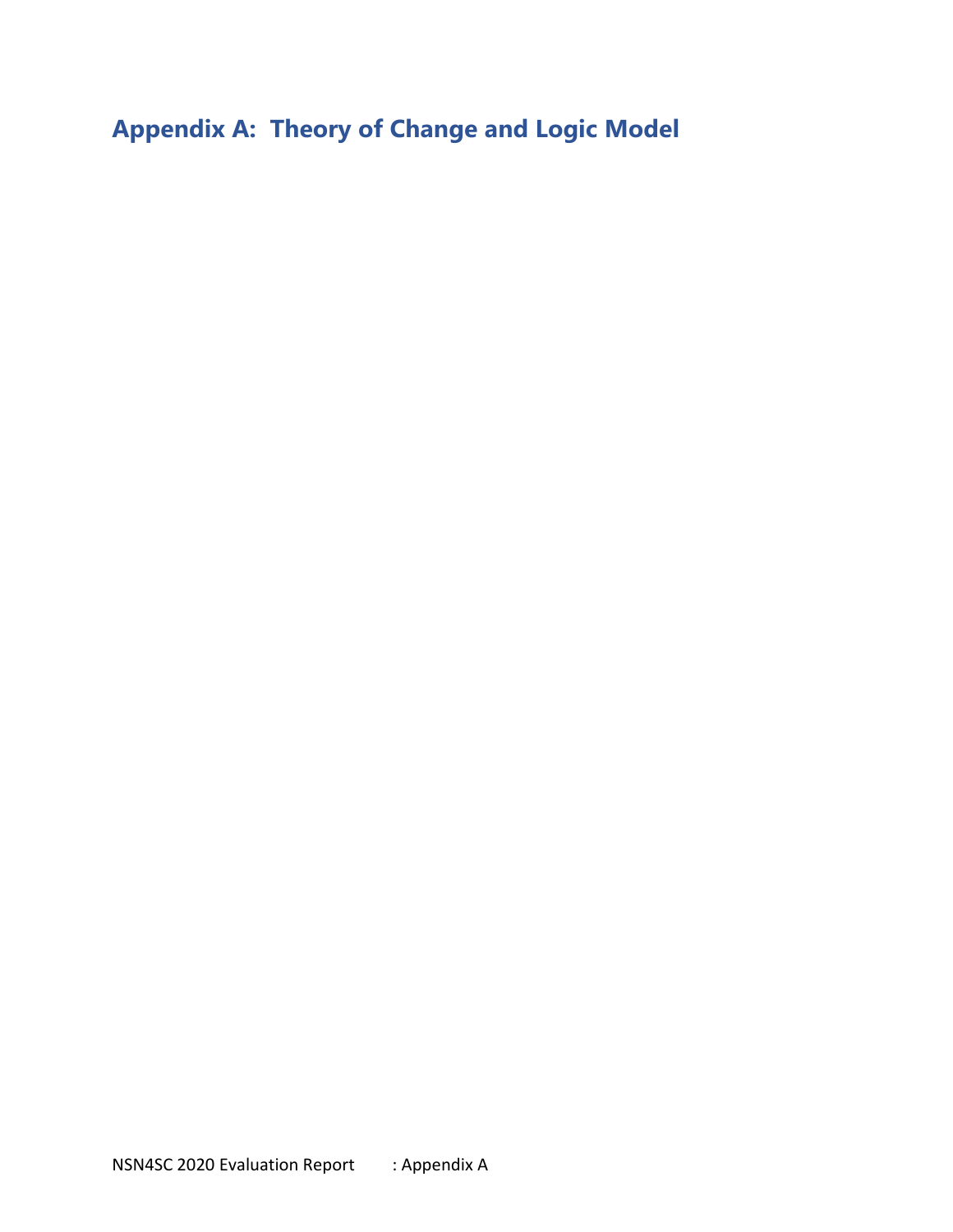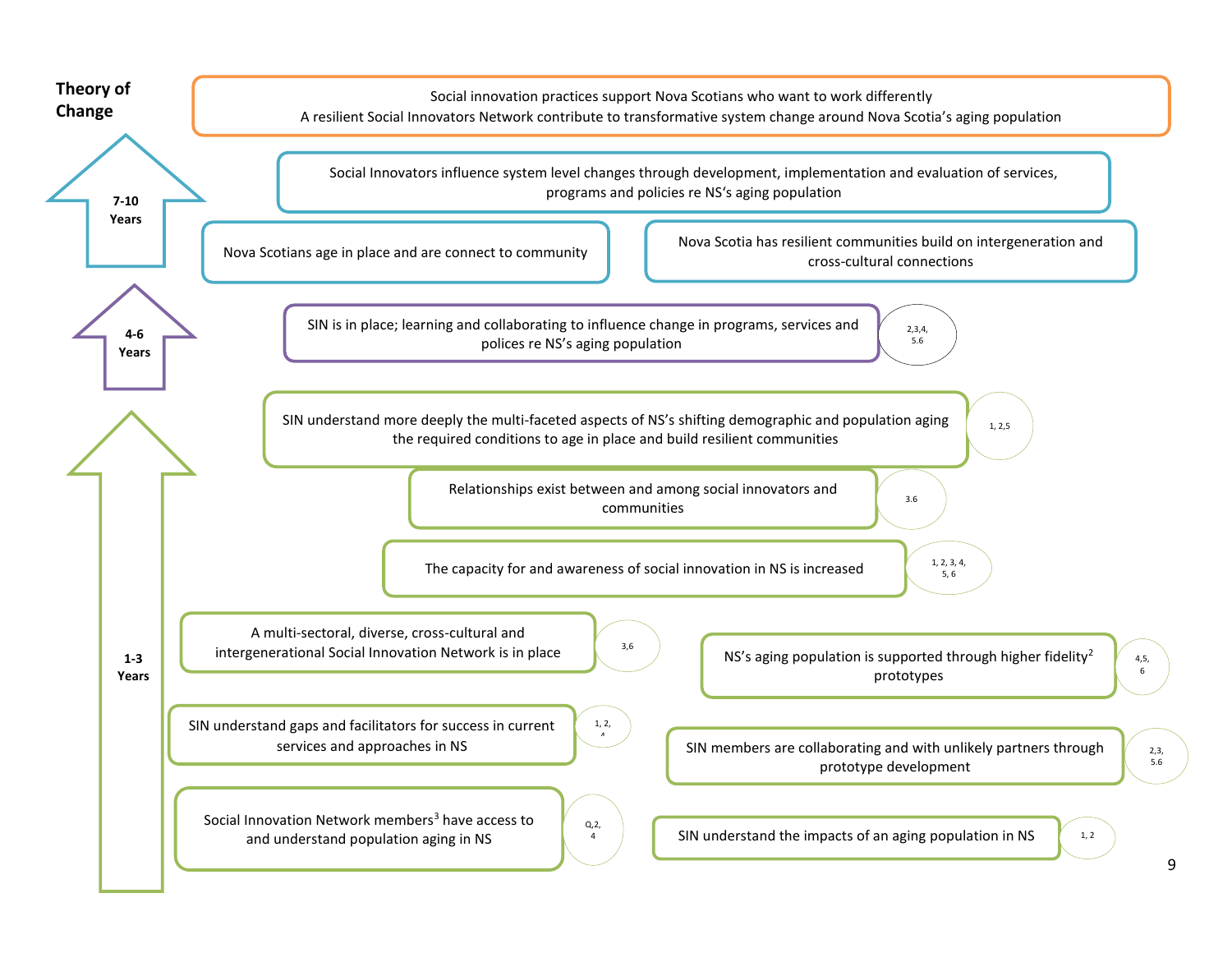|                          | Problems facing communities are increasingly complex                                                                                                                      |
|--------------------------|---------------------------------------------------------------------------------------------------------------------------------------------------------------------------|
| Assumptions <sup>2</sup> | Traditional approaches are not working to address these problems                                                                                                          |
|                          | Institutions and people need to work together                                                                                                                             |
|                          | Participation of individual and groups from diverse backgrounds and intersectional identities will produce relevant solutions for aging populations                       |
|                          | Learnings will be adapted as needed and leveraged to work iteratively                                                                                                     |
|                          | <b>NS Gov Lab Principles</b>                                                                                                                                              |
| <b>Principles</b>        | Be in relationship with people & planet $\bullet$ Learning over knowing $\bullet$ Start somewhere - go everywhere                                                         |
|                          | • Everybody is needed • Be scrappy, care deeply • Discomfort happens - it's temporary • Whimsy, creativity, & wonder • Co-create our Future                               |
|                          | Use experimentation to develop a deeper understanding of population aging in NS (and related issues).                                                                     |
|                          | 2. Use collaborations with network members to depict a system's level view of Nova Scotia's aging population                                                              |
| Activities/              | Build a diverse network of engaged and connected social innovators by working with partners in new ways to cocreate a future for Nova Scotia's aging<br>3.<br>population. |
| <b>Interventions</b>     | Identify and share required conditions for aging in place in NS and to develop and integrate prototypes that impact aging in place<br>4.                                  |
|                          | Experiment and prototype<br>5.                                                                                                                                            |
|                          | Create new multi-sectoral sector partnerships to build and test potential solutions to improving aging in place while staying connected to community<br>6.                |
|                          | and creating connections across generations and cultures to build resilient communities.                                                                                  |

<sup>&</sup>lt;sup>2</sup> Adapted from Canadian Social Innovation Laves Landscape, Survey 2018, Radius.

<sup>&</sup>lt;sup>2</sup> High fidelity inters an iterative approach to work that is responsive to learnings as well as changes at the systems level.

<sup>&</sup>lt;sup>3</sup> Social Innovation Network members are NS GovLab fellows, participants from Inspiring Communities' work including, but not limited to

the regional sites, and WeavEast as well as community members and groups interested in connecting with this work and working in this way.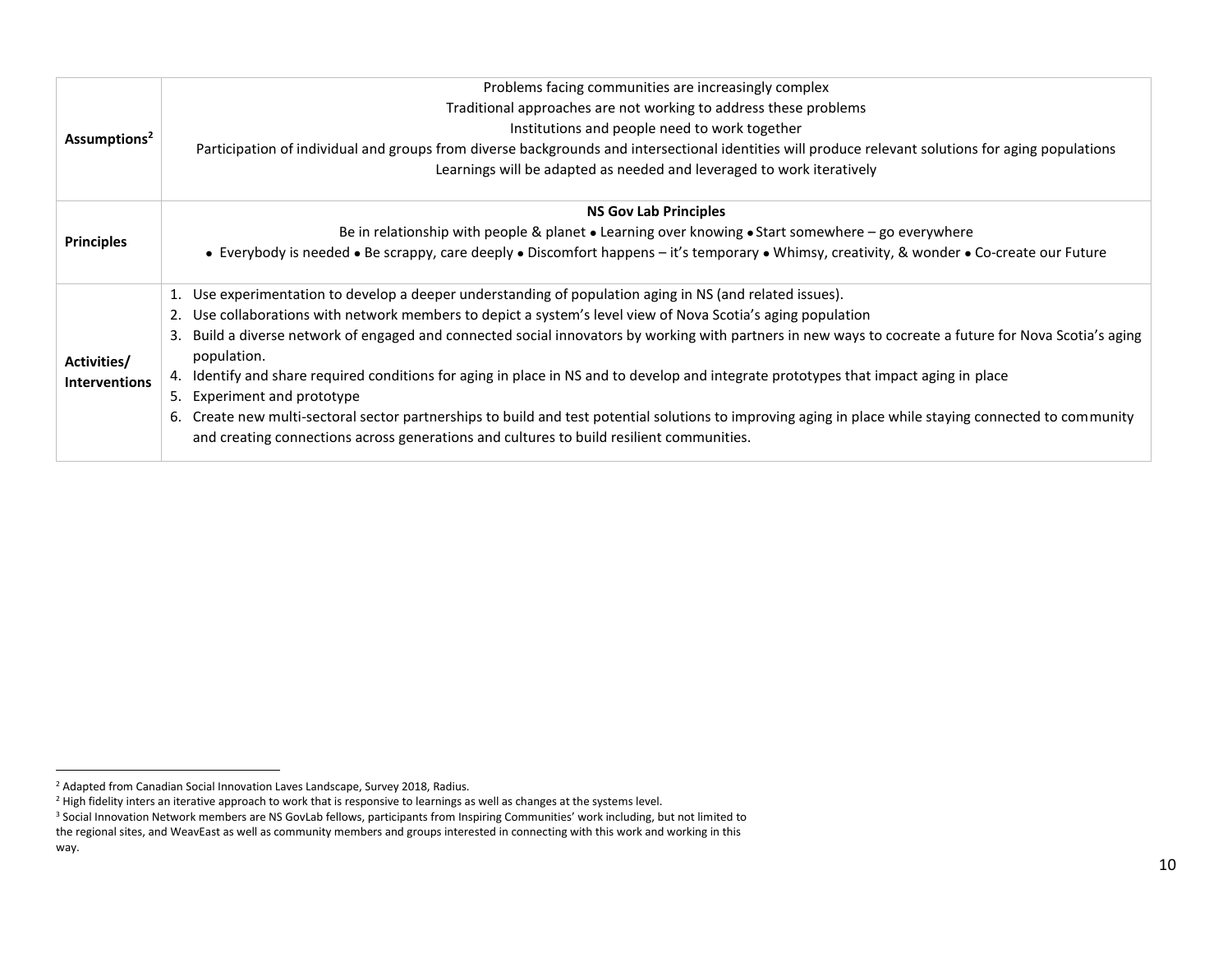| <b>Logic Model</b>                                                                                                                                                                                                                                                                                                                                                                |                                                                                                                                                                                                                                                                                   |                                                                                                                                                                                                                                          |                                                                                                                                                                                                                                                                 |
|-----------------------------------------------------------------------------------------------------------------------------------------------------------------------------------------------------------------------------------------------------------------------------------------------------------------------------------------------------------------------------------|-----------------------------------------------------------------------------------------------------------------------------------------------------------------------------------------------------------------------------------------------------------------------------------|------------------------------------------------------------------------------------------------------------------------------------------------------------------------------------------------------------------------------------------|-----------------------------------------------------------------------------------------------------------------------------------------------------------------------------------------------------------------------------------------------------------------|
| <b>Components</b>                                                                                                                                                                                                                                                                                                                                                                 | <b>Understanding Aging</b><br>in NS                                                                                                                                                                                                                                               | <b>Network of</b><br><b>Social Innovators</b>                                                                                                                                                                                            | <b>Build &amp; Test Solutions</b><br>via Partnerships                                                                                                                                                                                                           |
|                                                                                                                                                                                                                                                                                                                                                                                   | ୴                                                                                                                                                                                                                                                                                 | ↓                                                                                                                                                                                                                                        |                                                                                                                                                                                                                                                                 |
| <b>Objectives</b>                                                                                                                                                                                                                                                                                                                                                                 | Use of experimentation to develop a<br>deeper understanding of population aging<br>in NS (and related issues)<br>Identify gaps in current services and<br>approaches                                                                                                              | Build a diverse network of engaged and<br>connected social innovators by working<br>with partners in new ways to improve<br>services, programs and policies directed at<br>Nova Scotia's aging population                                | Create new multi-sectoral sector<br>partnerships to build and test potential<br>solutions to improving aging in place while<br>staying connected to community and<br>creating connections across generations<br>and cultures to build resilient<br>communities. |
|                                                                                                                                                                                                                                                                                                                                                                                   |                                                                                                                                                                                                                                                                                   | ₩                                                                                                                                                                                                                                        | ↓                                                                                                                                                                                                                                                               |
| • Community Network Coordinator<br>time & expertise<br>• NS GovLab Co-Leads leadership &<br>project management<br>• IC leadership & project management<br>• NS GovLab physical space<br>• NS GovLab innovation approach -<br><b>Inputs</b><br>ideation, rapid prototyping and<br>testing modules<br>• Web platforms (social media, web<br>site, blog platform)<br>• Lab materials |                                                                                                                                                                                                                                                                                   | • Community Network Coordinator time &<br>expertise<br>• Web platforms<br>• NS GovLab space<br>• Lab materials<br>• IC Community partners<br>• NS GovLab Fellows - Phase 2<br>• Meeting supports (space, food, supplies)<br>• Evaluators | • Community Network Coordinator time<br>& expertise<br>• Community partners time<br>• NS GovLab Co-Leads leadership &<br>project management<br>• NS GovLab Space Lab materials<br>• Prototype funds<br>• Evaluators                                             |
|                                                                                                                                                                                                                                                                                                                                                                                   | • Evaluators                                                                                                                                                                                                                                                                      | J                                                                                                                                                                                                                                        |                                                                                                                                                                                                                                                                 |
| <b>Activities</b>                                                                                                                                                                                                                                                                                                                                                                 | • Quarterly meetings/Pop-up Lab events<br>for IC Communities<br>• # and type of blog posts, social media<br>posts, and newsletters<br>• 4 Lunch and learn events<br>• Lab hours for NS GovLab fellows in phase<br>2 of annual fellowship<br>• Developmental evaluation activities | • 4 Social Innovators Network Events<br>(annual)<br>• Rapid prototyping teaching<br>• Rapid prototyping sessions<br>• Developmental evaluation activities<br>• # and type of gaps and facilitators in<br>current services and approaches | • 4 Social Innovators Network Events<br>(annual)<br>• Rapid prototyping teaching<br>• Rapid prototyping sessions<br>• Evaluation activities<br>• # and type of blog posts and social media<br>posts<br>• Developmental Evaluation activities                    |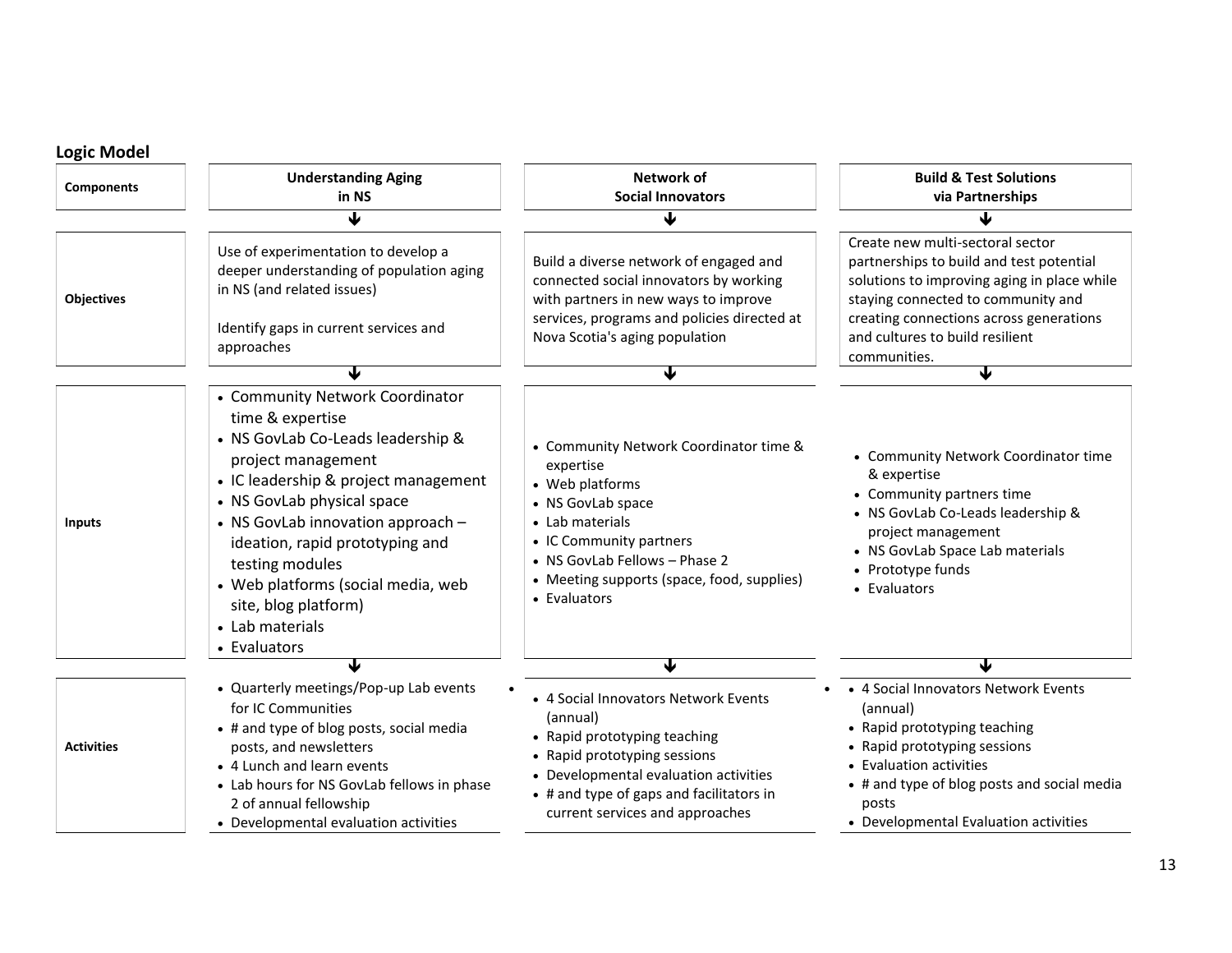|                                      | • # and type of gaps and facilitators in<br>current services and approaches                                                                                                                                 |                                                                                                                                                                    |                                                                                                                                                                                                                                                                                                                                                                                                 |
|--------------------------------------|-------------------------------------------------------------------------------------------------------------------------------------------------------------------------------------------------------------|--------------------------------------------------------------------------------------------------------------------------------------------------------------------|-------------------------------------------------------------------------------------------------------------------------------------------------------------------------------------------------------------------------------------------------------------------------------------------------------------------------------------------------------------------------------------------------|
| Target Groups <sup>3</sup>           | • IC Communities<br>• GovLab Fellows and communities<br>• Event participants<br>$\bullet$ CoP                                                                                                               | ↓<br>• Event participants<br>• GovLab Fellows<br>$\bullet$ CoP                                                                                                     | ↓<br>• IC Communities<br>• GovLab Fellows<br>$\bullet$ CoP<br>• Event attendees                                                                                                                                                                                                                                                                                                                 |
|                                      | $\overline{\textbf{v}}$                                                                                                                                                                                     | ↓                                                                                                                                                                  |                                                                                                                                                                                                                                                                                                                                                                                                 |
| <b>Outputs</b>                       | • Experimentation or prototype reports,<br>blog posts, and presentations<br>• Public repository of learnings<br>• Community of Practice annual report<br>• Prototype plans, reports and Learning            | • Social Innovators Network<br>• CoP Annual report<br>• CoP mailing list<br>• Social Innovation Community events<br>• Partnerships<br>• Systems Map of CoP network | • Prototypes (integration focused)<br>• New partnerships / collaborations:<br>• Partnerships;<br>• Prototypes for aging in place and<br>community connection;<br>• Prototypes for creating connection<br>across generations and cultures;<br>• Lessons learned, reports, presentations<br>and blog posts;<br>• Public repository of learnings<br>• Social Innovation Community annual<br>report |
|                                      | J                                                                                                                                                                                                           | €                                                                                                                                                                  | ↓                                                                                                                                                                                                                                                                                                                                                                                               |
|                                      | Nova Scotia's Innovation Network will have<br>diverse learnings about population aging in<br>Nova Scotia, including gaps and successes<br>in services and approaches, which are<br>available to the public. | Increased awareness and capacity for<br>social innovation work in Nova Scotia                                                                                      | Development of a multi-sectoral, diverse,<br>cross-cultural and intergenerational Social<br>Innovators Network in Nova Scotia.<br>Development of experiments and<br>prototypes to better understand the                                                                                                                                                                                         |
| <b>Short-Term</b><br><b>Outcomes</b> | Network members develop a deepened<br>understanding of the impacts of<br>population aging in Nova Scotia.                                                                                                   | A collective and multi-faceted<br>understanding of Nova Scotia's aging<br>population.                                                                              | conditions needed to age in place while<br>staying connected to community as well as<br>building resilient communities comprised<br>of intergenerational and cross-cultural                                                                                                                                                                                                                     |
|                                      | Social Innovation Network members<br>identify potential areas to deepen<br>individual and collective understanding of<br>shifting demographics and population                                               | Network members work with unlikely<br>partners to generate new prototypes.                                                                                         | connections<br>High fidelity prototypes are adopted in<br>different communities to test for scale for<br>learning and integration.                                                                                                                                                                                                                                                              |

 $3$  Note: A Social Innovation Network member is defined as someone who attends an event or joins the mailing list. A Community of Practice Member is defined as someone who is actively participating in a partnership to prototype potential solutions to address the impact of an aging population in Nova Scotia.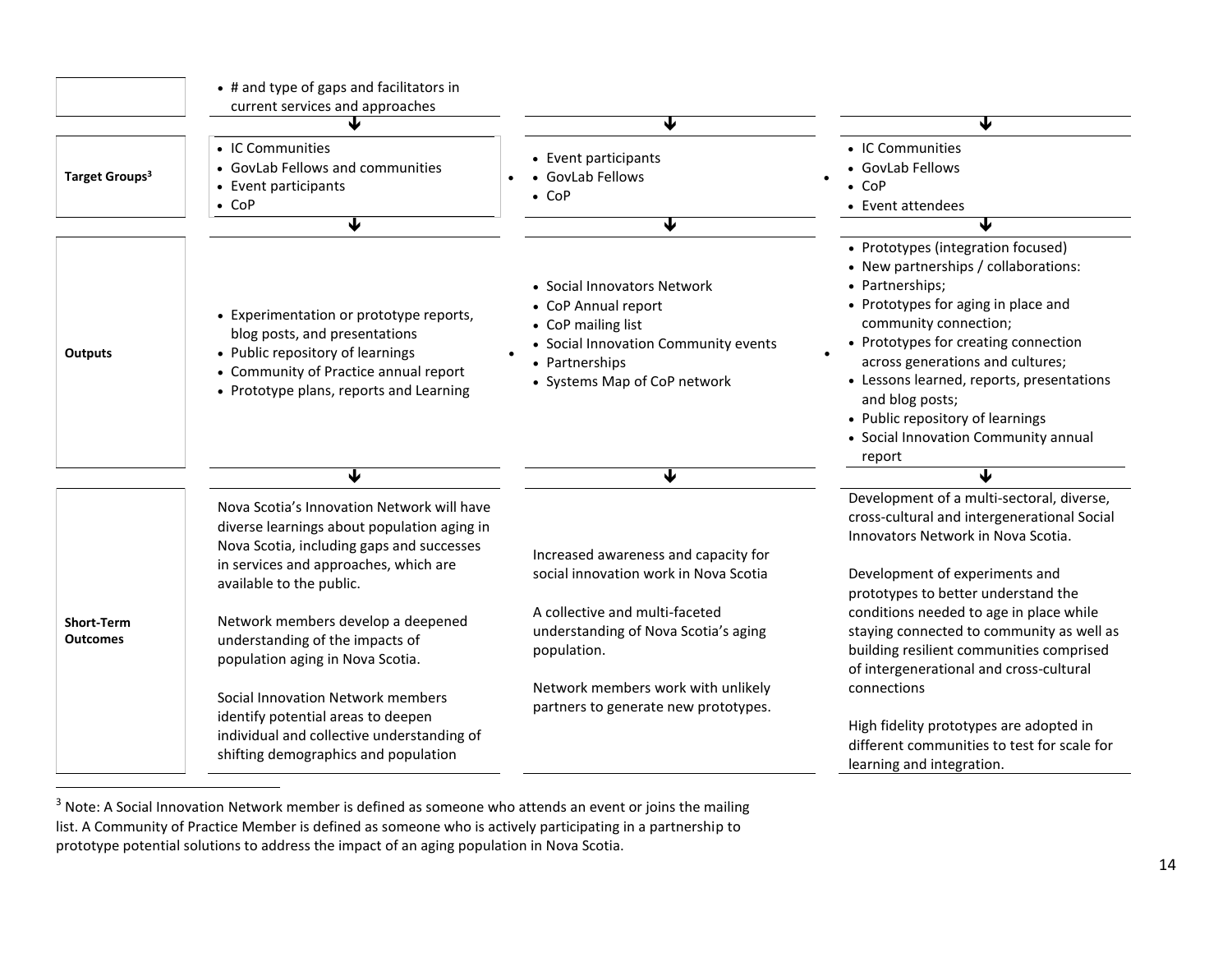|                                 | aging through the development of the<br>experimentation and prototyping                                                                                                                                                          |                                                                                                                                                                                                       |   |
|---------------------------------|----------------------------------------------------------------------------------------------------------------------------------------------------------------------------------------------------------------------------------|-------------------------------------------------------------------------------------------------------------------------------------------------------------------------------------------------------|---|
|                                 | Social Innovation Network members<br>understand the gaps and facilitators of<br>success in current services and<br>approaches.                                                                                                   |                                                                                                                                                                                                       |   |
|                                 | Nova Scotia's Social Innovation Network<br>will have a rich and contextual<br>understanding of population aging that is<br>publicly accessible and can be leveraged by<br>anyone wanting to undertake social<br>innovation work. |                                                                                                                                                                                                       |   |
|                                 |                                                                                                                                                                                                                                  | J                                                                                                                                                                                                     | ↓ |
| Intermediate<br><b>Outcomes</b> | Nova Scotia will have a diverse and established network of social innovators to learn from and collaborate with to influence<br>change in programs, services and polices re NS's aging population                                |                                                                                                                                                                                                       |   |
|                                 |                                                                                                                                                                                                                                  |                                                                                                                                                                                                       | ↓ |
| Long Term                       |                                                                                                                                                                                                                                  | Nova's Scotia's network of social innovators influence systems level change to the development, implementation and evaluation of services,<br>programs and policies directed at its aging population. |   |
| <b>Outcomes</b>                 |                                                                                                                                                                                                                                  | A province comprised of resilient communities built upon intergenerational and cross-cultural connections.                                                                                            |   |
|                                 | Nova Scotians are able to age in place and are connected to community                                                                                                                                                            |                                                                                                                                                                                                       |   |
|                                 | ⅎ                                                                                                                                                                                                                                |                                                                                                                                                                                                       | ↓ |
|                                 |                                                                                                                                                                                                                                  | A province where social innovation practices are offered to support those who want to work differently.                                                                                               |   |
| <b>Ultimate Outcome</b>         | As a collective, these individuals will form a resilient and adaptive network to better understand Nova Scotia's aging population in                                                                                             |                                                                                                                                                                                                       |   |
|                                 |                                                                                                                                                                                                                                  | order to contribute to transformational systems change.                                                                                                                                               |   |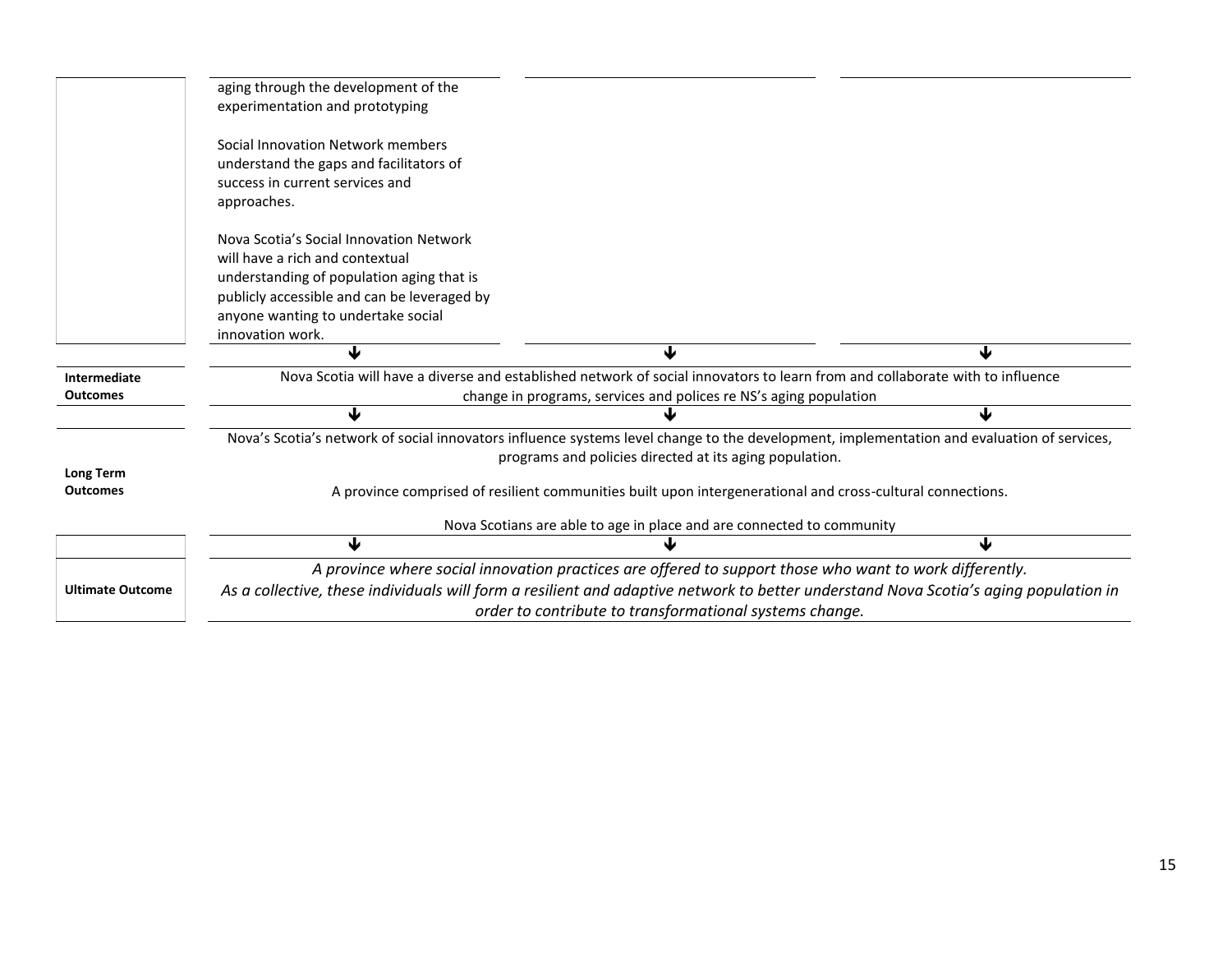# **Appendix B: Outputs and Activity**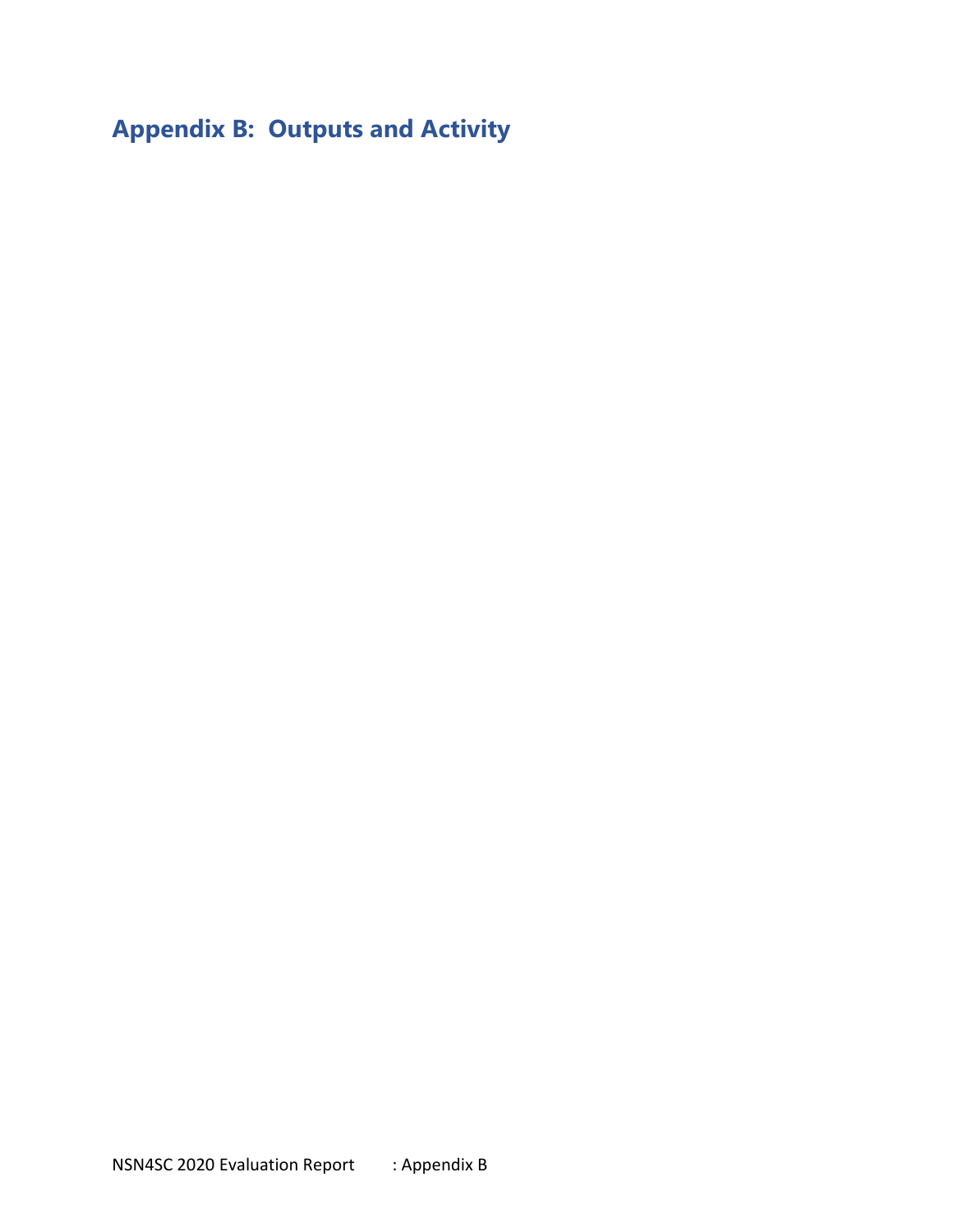| <b>Objective Area</b>                                                                                                                                                               | <b>Outputs and Activities</b>                                                                                                                                                                                                                                                                                                                                                                                                                                                                                                                                                                                                                                                                                                                                                                                                                                                                                                                                                                                                                                                                                                                                                                                                                                                                                                         |  |
|-------------------------------------------------------------------------------------------------------------------------------------------------------------------------------------|---------------------------------------------------------------------------------------------------------------------------------------------------------------------------------------------------------------------------------------------------------------------------------------------------------------------------------------------------------------------------------------------------------------------------------------------------------------------------------------------------------------------------------------------------------------------------------------------------------------------------------------------------------------------------------------------------------------------------------------------------------------------------------------------------------------------------------------------------------------------------------------------------------------------------------------------------------------------------------------------------------------------------------------------------------------------------------------------------------------------------------------------------------------------------------------------------------------------------------------------------------------------------------------------------------------------------------------|--|
| Obj.1A Use experimentation to develop a deeper understanding of population aging in NS                                                                                              |                                                                                                                                                                                                                                                                                                                                                                                                                                                                                                                                                                                                                                                                                                                                                                                                                                                                                                                                                                                                                                                                                                                                                                                                                                                                                                                                       |  |
| (and related issues)                                                                                                                                                                |                                                                                                                                                                                                                                                                                                                                                                                                                                                                                                                                                                                                                                                                                                                                                                                                                                                                                                                                                                                                                                                                                                                                                                                                                                                                                                                                       |  |
|                                                                                                                                                                                     | Obj.1B Identify gaps in current services and approaches                                                                                                                                                                                                                                                                                                                                                                                                                                                                                                                                                                                                                                                                                                                                                                                                                                                                                                                                                                                                                                                                                                                                                                                                                                                                               |  |
| Deepen individual and<br>collective<br>understanding of<br>shifting demographics<br>and population aging<br>through the<br>development of the<br>experimentation and<br>prototyping | See report                                                                                                                                                                                                                                                                                                                                                                                                                                                                                                                                                                                                                                                                                                                                                                                                                                                                                                                                                                                                                                                                                                                                                                                                                                                                                                                            |  |
| Information around<br>population aging<br>publicly accessible                                                                                                                       | Resources:<br>SHIFT: Nova Scotia's Action Plan for an Aging Population (PDF 1.3 MB)<br><b>Action Plan Highlights (PDF 475 KB)</b><br>18-month progress report (PDF 184 KB)<br><b>Busting Myths about Aging: TEDxMSVU Aging Well (video)</b><br><b>Beyond The Number (video)</b><br><b>NS Govlab</b><br>Older Worker Employment and Labour Force Participation - Phase 1: Setting<br>the Stage (PDF 345 KB)<br>Older Worker Employment and Labour Force Participation - Phase 2: Final<br>report (PDF 851 KB)<br>Older Worker Employment and Labour Force Participation - Booklet (PDF 24<br>MB)<br>NS GovLab sourcebook<br>Links:<br><b>SHIFT and strengthen your skills</b><br><b>START</b><br><b>Job Creation Partnerships</b><br><b>Skills Development</b><br><b>Redefining Retirement</b><br><b>SHIFT and strengthen your workplace</b><br><b>Age-Friendly Workplace</b><br>Nova Scotia Works offices<br><b>Workplace Initiatives</b><br><b>SHIFT towards a healthier you</b><br><b>Mental Health and Addictions</b><br>Let's Get Moving Action Plan<br><b>Employment Support and Income Assistance</b><br>Join the SHIFT and help create more vibrant communities<br><b>Seniors' Safety Program</b><br><b>Age Friendly Grant Program</b><br>Housing and repair programs for Nova Scotia<br><b>Rural community transportation</b> |  |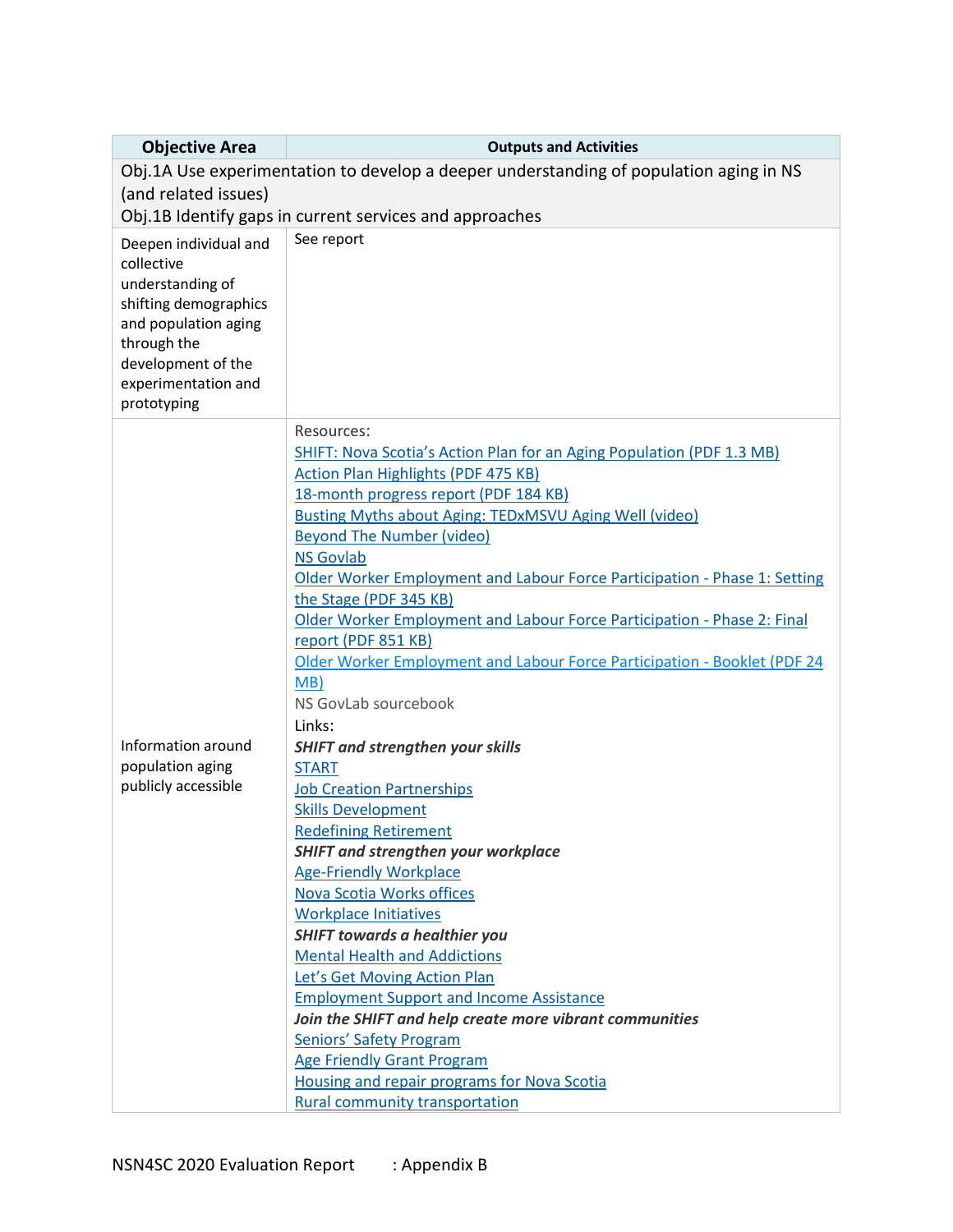| <b>Objective Area</b>                                                                                                                                                                                      | <b>Outputs and Activities</b>                                                                                                                                                                                             |
|------------------------------------------------------------------------------------------------------------------------------------------------------------------------------------------------------------|---------------------------------------------------------------------------------------------------------------------------------------------------------------------------------------------------------------------------|
|                                                                                                                                                                                                            | <b>Caregiver Benefit Program</b>                                                                                                                                                                                          |
|                                                                                                                                                                                                            | Medium blog posts: 49 articles/posts                                                                                                                                                                                      |
| Gaps and/or facilitating<br>successes have been<br>identified in current<br>programs, services,<br>and approaches<br>Information around<br>population aging being<br>leveraged/used to<br>undertake social | See report<br>See below                                                                                                                                                                                                   |
| innovation work                                                                                                                                                                                            |                                                                                                                                                                                                                           |
|                                                                                                                                                                                                            | Objective 2: Build a diverse network of engaged and connected social innovators by working                                                                                                                                |
| Scotia's aging population                                                                                                                                                                                  | with partners in new ways to improve services, programs and policies directed at Nova                                                                                                                                     |
| Network members<br>working with unlikely<br>partners to generate<br>new protypes                                                                                                                           | See report                                                                                                                                                                                                                |
|                                                                                                                                                                                                            | Ob3 - Development of a multi-sectoral, diverse, cross-cultural and intergenerational Social                                                                                                                               |
| Innovation Community in Nova Scotia.                                                                                                                                                                       |                                                                                                                                                                                                                           |
|                                                                                                                                                                                                            | Ob3 - Develop of experiments and prototypes to better understand the conditions needed to                                                                                                                                 |
|                                                                                                                                                                                                            | age in place while staying connected to community as well as building resilient communities                                                                                                                               |
|                                                                                                                                                                                                            | comprised of intergenerational and cross-cultural connections                                                                                                                                                             |
| Multi-sectoral, diverse,<br>cross-cultural and<br>intergenerational<br>Social Innovation<br>Network in Nova Scotia<br>have been developed                                                                  | See report                                                                                                                                                                                                                |
| <b>Experiments and</b>                                                                                                                                                                                     | <b>Teams</b>                                                                                                                                                                                                              |
| prototypes been                                                                                                                                                                                            | Cohort 1-25 fellows                                                                                                                                                                                                       |
| developed to:                                                                                                                                                                                              | Prototypes:                                                                                                                                                                                                               |
| - better understand<br>the conditions<br>needed to age in<br>place while staying                                                                                                                           | Creativity bus to transport bodies, creative tools and supplies to<br>$\bullet$<br>different areas for participation and collaboration<br>Poster for community innovation event/website to test interest for<br>$\bullet$ |
| connected to                                                                                                                                                                                               | online engagement in micro-funding of local community business to<br>support aging in place                                                                                                                               |
| community<br>- build resilient                                                                                                                                                                             | One stop shop web portal as a hub to connect existing<br>$\bullet$                                                                                                                                                        |
| communities                                                                                                                                                                                                | organizations/volunteer matching service for older NS's living in                                                                                                                                                         |
| comprised of                                                                                                                                                                                               | apartments                                                                                                                                                                                                                |
| intergenerational                                                                                                                                                                                          | Ground Zero entry point for information and services for older                                                                                                                                                            |
| and cross-cultural<br>connections                                                                                                                                                                          | adults/assessment framework and business case for aging in place                                                                                                                                                          |